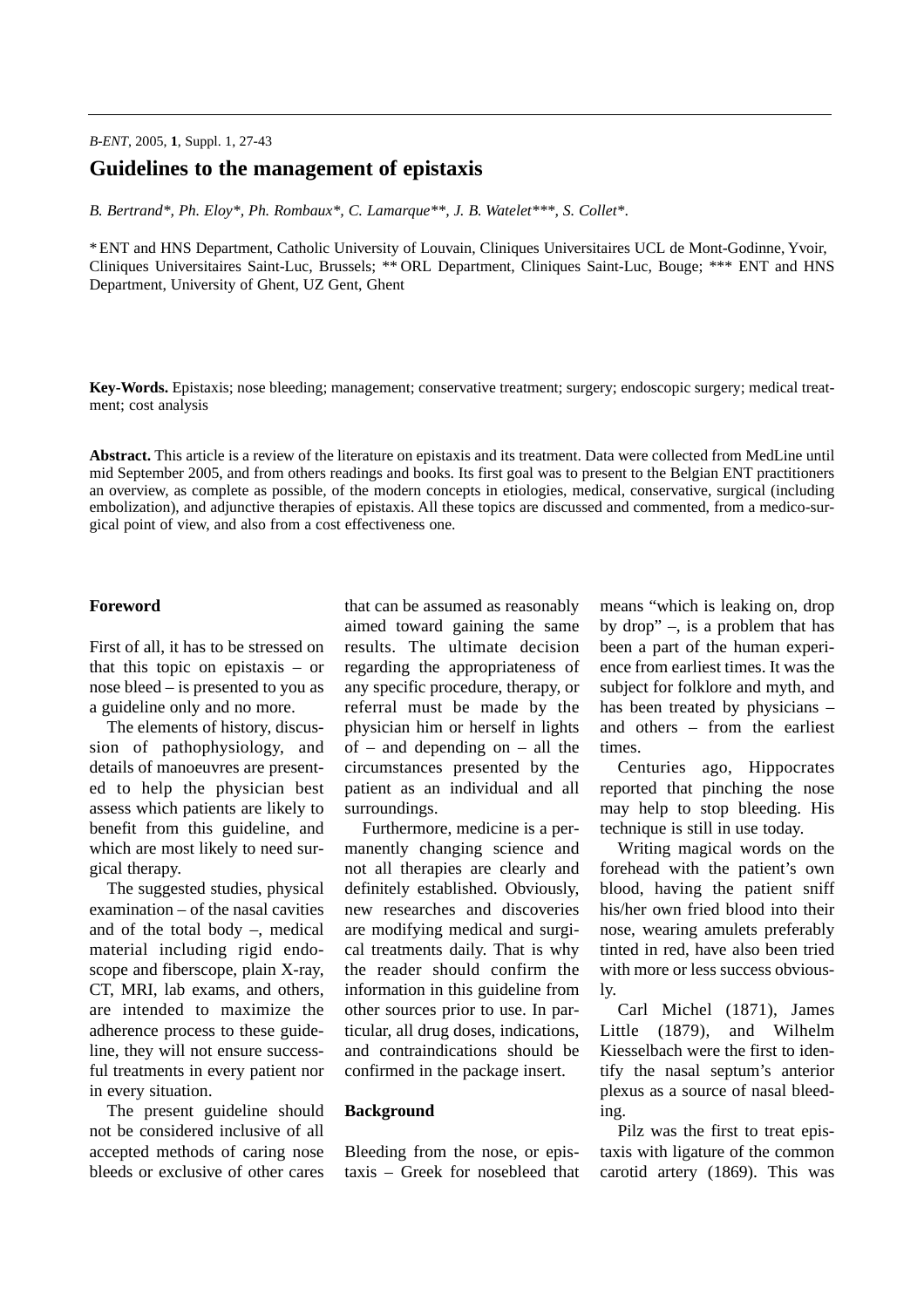followed by Seiffert who was doing the same with the internal maxillary artery via the maxillary sinus in 1928. Henry Goodyear performed the first anterior ethmoid artery ligature in the treatment of epistaxis.

The medical community's understanding of epistaxis has increased dramatically. Our treatment, though somewhat modified over the years, has continued to include techniques first noted several thousand years ago.

Epistaxis is very common in its frequency and varied in its presentation. The true incidence of epistaxis is not known in the literature because most episodes are selftreated and thus are not reported.

Most nose bleeds are mere nuisances, but some are quite frightening, and a few are even life threatening. The site of a patient covered in blood surrounded by a hoard of anxious family members can make even the most experienced emergency physician feel a sense of dread. When medical cares are needed, it is usually because of the problem is either recurrent or severe. Treatment depends on the clinical picture, the experience of the physician, the availability of ancillary services and for some cases, the hospital medical equipment and the expertise and skill of members of the staff. $1$ 

*In children*, nosebleeds occurs also very commonly, especially in those between the ages of 2 and 10 years old. In most cases, they are secondary to local trauma and can be cared for by primary care physicians. In rare instances, however, a nosebleed may be difficult to control or may be a manifestation of a serious systemic illness. Referral to an otorhinolaryngologist or hematologist/oncologist is

usually not required except in these situations, and hospitalization is generally unnecessary.

### **Pathophysiology**

The blood supply of the nose is complex and particularly rich with contribution from both internal and external carotid arteries.

The external carotid system supplies blood to the nose via the facial and internal maxillary arteries. The superior labial artery one of the terminal branches of the facial artery - contributes to the blood supply of the anterior part of the nasal floor and of the septum through a septal branch. The internal maxillary artery enters the pterygomaxillary fossa and divides into 6 branches: posterior superior alveolar, descending palatine, infraorbital, sphenopalatine, pterygoid canal, and pharyngeal. The descending palatine arteries are running down through the greater palatine canals and supply the lateral walls of the nasal cavities. They go back to the nose via a branch in the incisive foramen to irrigate the anterior septum. The sphenopalatine arteries enter the nose through the sphenopalatine foramen which is situated approximately 10 mm dorsally to a theoretical line drawn between both the posterior attachments of the middle and lower turbinates to supply the lateral nasal walls. It also gives a branch to the septum. The internal carotid artery irrigates the nose through the ophthalmic artery that enters the bony orbit via the superior orbital fissure and divides into several branches.

One of which – the posterior ethmoid artery – exits the orbit for the nose through the posterior ethmoid foramen, located 2 mm to 9

mm anterior to the optic canal. The anterior ethmoid artery exits the orbit through the anterior ethmoid foramen. Both of the vessels cross the ethmoid roof to enter the anterior cranial fossa and then descend into the nasal cavity wherein they divide into lateral and septal branches to supply the lateral wall of the nose and the nasal septum. The Kiesselbach plexus, or Little area, is located on the lower third of the septal cartilage and is a very common spring for most anterior epistaxis. Many of the arteries supplying the septum have anastomotic connections in this plexus. The mucosa covering the area is thin and friable and the small vessels supplying the nasal mucous membrane have little structural support. Congestion of the vessels caused by conditions such as a URI or drying of the mucosa from low environmental humidity makes this area susceptible to bleeding. Sensory

nerves follow the anatomical general pattern of the vessels. Trigeminal cranial nerves V1 and V2 supply the interior nose (anterior ethmoidal nerve and nasopalatine nerve respectively).

### **Clinical presentation**

Nosebleeds may be either anterior or posterior in origin. Of the two categories of epistaxis**,** mundane and severe, the mundane, usually anterior epistaxis is the more common.

All individuals suffer occasional nose bleeds, of which the great majority are minor and occur on the anterior septum where they are easily managed.

Occasionally patients present with severe, life-threatening epistaxis arising from the larger vessels in the posterior and superior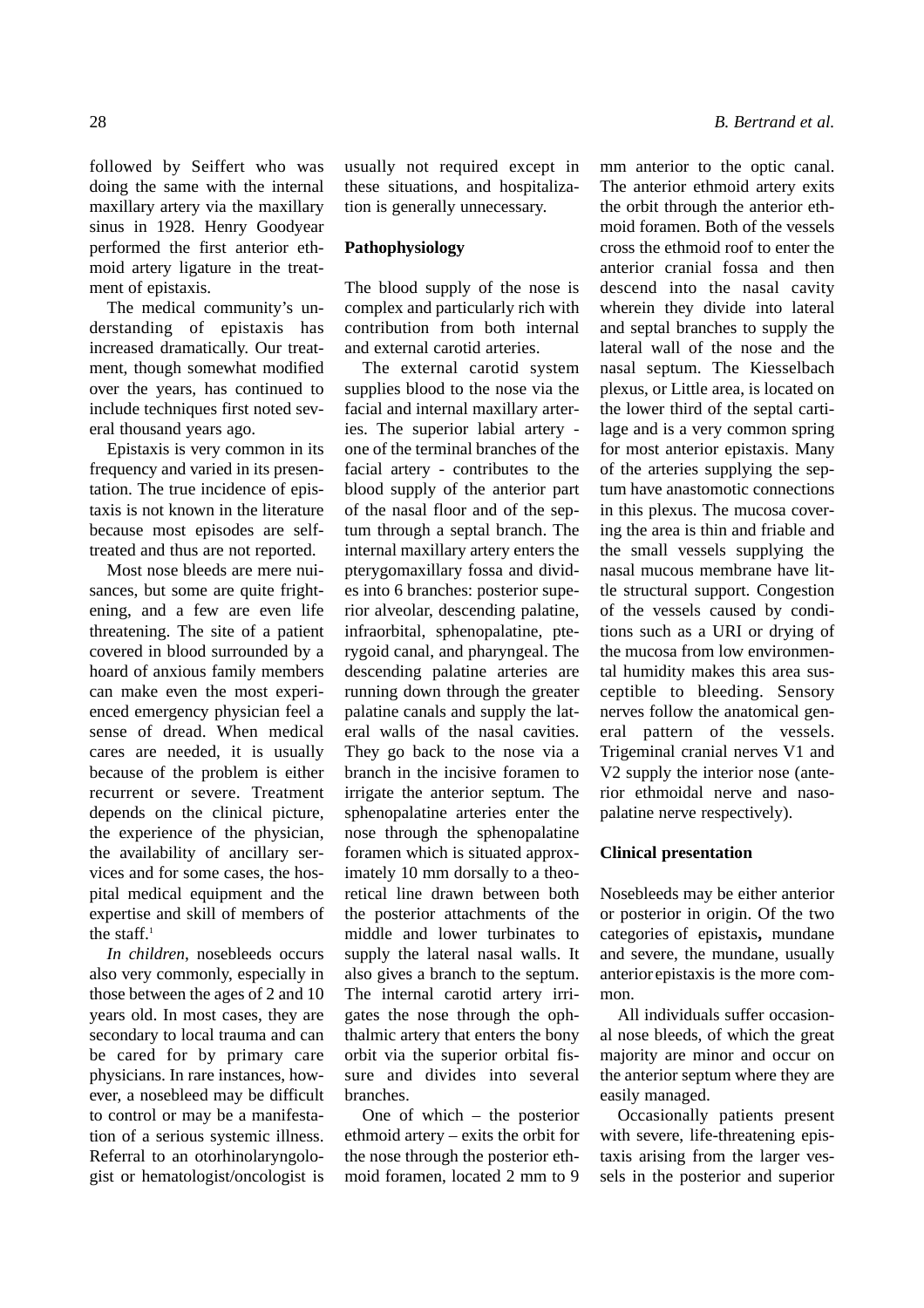nasal cavity. Such bleeds occur primarily in older patients, often with significant comorbidities. Then the bleeding compromises the patient's airway and results in hemodynamic instability. Management can be complex and severely tax the health care provider especially if he is not an otolaryngologist.

With anterior nosebleeds blood exits almost entirely from the anterior portion of the nose. With posterior nosebleeds, most of the bleeding occurs in the nasopharynx and mouth, although some blood exits through the anterior nose as well. Posterior epistaxis are often more severe and more difficult to control, and patients may present in a hemodynamically unstable condition as written before.

Patients with bleeding disorders may have recurrent nosebleeds and a history of prolonged bleeding, easy bruisability, or multiple bruises in unlikely locations. Alternatively, some patients who present with hematemesis have vomited swallowed nasal blood.

*In children*, most have a history of bleeding at home and minimal or no bleeding at all at the time of presentation. Parents and children, who are often frightened by nosebleeds, frequently overestimate the amount of blood lost.

Understanding and reassurance are important in dealing with patient anxiety.<sup>2</sup>

## **Epidemiology**

Epistaxis is the second most common cause of spontaneous bleedings. Sixty per cent of patients may experience at least one episode of epistaxis during their lifetime. Eighty per cent of epistaxis occurs in Kiesselbach's plex- $11S<sup>3</sup>$ 

*In children*, one can estimate that thirty percent have one nosebleed by the time they are 5 years of age. In children between 6 and 10 years old, frequency increases to 56%. Nosebleeds are rare in early infancy and infrequent after puberty. They occur much more frequently in the late fall and winter months, when URIs are common, environmental humidity is relatively low, and the use of heating systems results in dryness. Nosebleeds are also more common in children who live in dry climates, especially if they have a URI or allergic rhinitis.

#### *Frequency*

The true frequency of epistaxis is quite impossible to determine because most episodes resolve either spontaneously or with selftreatment, and therefore, are not reported.

### *Age*

The general distribution is bimodal, with peaks in young children and elderly individuals.

### *Sex ratio*

Incidence of epistaxis is a little bit higher in males than in females.

#### *Mortality/Morbidity*

For most people, epistaxis is a kind of a nuisance only. However, the problem can be life threatening, especially in elderly patients and among those with underlying additional medical problems.

### **Etiology**

A sum up of etiologies can be displayed as follows below; they have been divided in local and systemic causes for more clarity.

Most etiologies are evident and commonly accepted. Some are not and/or are matter of discussions in the literature. That is why immediately after this synthetic paragraph a special discussion is done of some particular etiologies on which there is no definite consensus or clues. Some others are simply requesting further explanation and comments.

## 1. Local causes

- 1. Trauma (most common)
	- Fracture(s): facial and nasal, of bone(s) and / or cartilage(s)
	- Self-induced digital trauma, foreign body
	- Iatrogenic: nasal / sinus / orbital / skull base surgery
- 2. Barometric changes
- 3. Nasal dryness combination of dry air, septal deformities
- 4. Septal perforation
- 5. Chemical
	- Cocaine abuse
	- Nasal sprays (both steroids and decongestants)
	- Ammonia
	- Others: gasoline, phosphorus, chromium salts, sulfuric acid, etc.
- 6. Tumours
	- Benign: polyps, inverting papilloma, juvenile nasal angiofibroma, septal angioma
	- Malignant: squamous cell carcinoma, esthesioneuroblastoma
- 7. Inflammation
	- Rhinitis: allergic, non allergic • Sinusitis
	- Infections: bacterial, viral, fungal
- 2. Systemic causes
- 1. Coagulopathies
	- Anticoagulant use: coumadin,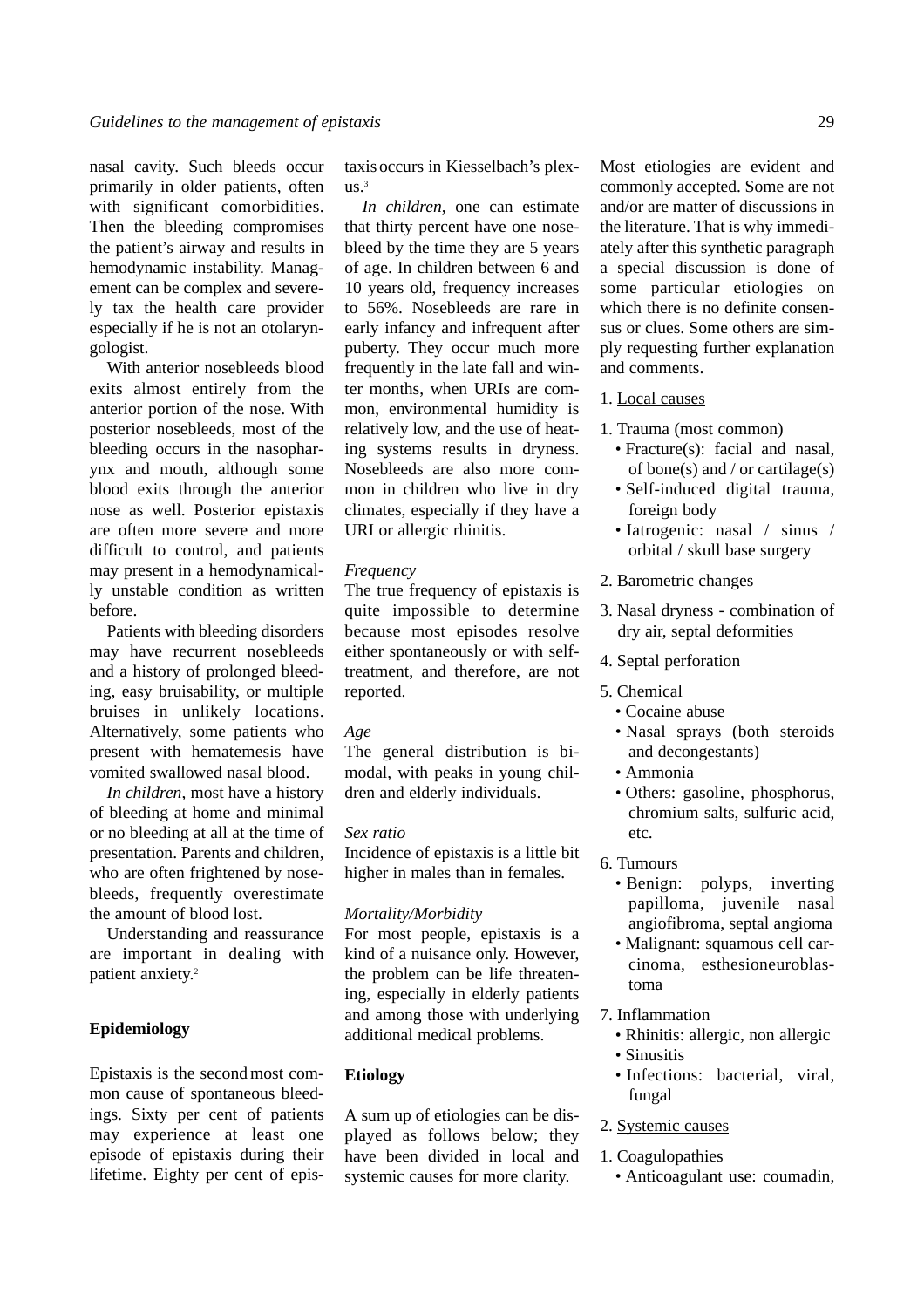heparin

- NSAIDS, aspirin
- Hemophilia
- Von Willebrandt disease
- Platelet defects
- Catamenial and pregnancy
- Hepatic insufficiency and alcohol4
- Scurvy
- Hemorragic fever (Dengue, Ebola  $\sum_{5,6}$
- 2. Granulomatous disorders
	- Wegener's disease
	- Mid face granuloma
	- Sarcoidosis
	- Syphilis
	- Tuberculosis
	- Rhinoscleroma
	- Systemic lupus erythematosis
	- Periarteritis nodosa
- 3. Intoxications: cobalt, phosphorus, arsenic, lead
- 4. Vascular
	- Hypertension
	- Circadian onset
	- Atherosclerosis
	- Osler-Weber-Rendu disease or hereditary hemorrhagic telangiectasia (HHT)
- 3. Idiopathic causes
- 4. Discussion of some etiologies
- 1. Trauma

Self-induced trauma from repeated nasal picking can cause anterior septal mucosal ulceration and bleeding. This scenario frequently is observed in young children. Acute facial and nasal trauma commonly leads to epistaxis. If the bleeding is from minor mucosal laceration, it is usually limited. However, extensive facial trauma can result in severe bleeding requiring nasal packing. In these patients, delayed epistaxis may signal the presence of a traumatic aneurysm.

Patients undergoing nasal surgery should be warned of the potential for epistaxis. As with nasal trauma, bleeding can range from minor (due to mucosal laceration) to severe (due to transection of a major vessel).

2. Septal deformities and perforations

Septal deviations and spurs may disrupt the normal nasal airflow, leading to dryness and epistaxis. The bleeding sites usually are located anterior to the spurs in most patients. The edges of septal perforations frequently harbor crusting and are common sources of epistaxis.

- 3. Inflammatory diseases
	- Bacterial, viral, fungal and allergic rhinosinusitis cause mucosal inflammation and may lead to epistaxis. Bleeding in these cases is usually minor and frequently manifests as bloodstreaked nasal discharge. Granulomatosis diseases such as sarcoidosis, Wegener granulomatosis, tuberculosis, syphilis, and rhinoscleroma often lead to crusting and friable mucosa and may be a cause of recurrent epistaxis.
- 4. Blood dyscrasias

There is a caveat for epistaxis. While most are simple, straightforward problems, they also can be the heralding sign of underlying coagulopathy. Hemophilia, von Willebrandt disease, thrombocytopenia, all may have epistaxis as their initial symptom.

Congenital coagulopathies should be suspected in individuals with a positive family history, easy bruising, or prolonged bleeding from minor

trauma or surgery. Acquired coagulopathies can be primary or secondary. Among the more common acquired coagulopathies are thrombocytopenia and liver disease with its consequential reduction in coagulation factors. Even in the absence of liver disease, alcoholism also has been associated with coagulopathy and epistaxis.

For those patients on anticoagulants, the altered coagulation should be carefully checked and monitored. For those on aspirin as a general prophylaxis 80 mg/d of aspirin is sufficient. Most use 300 mg daily or even more, as the adult aspirin tablets are easier to find and cheaper to purchase; 80 mg P.O. daily are enough to protect the heart and free the nose from an increased epistaxis risk.

In the *pediatric age group*, about one third of children with recurrent epistaxis have a diagnosable coagulopathy. In those cases, together with a positive family history, a prothrombin time (PT) and a partial thromboplastin time (PTT) are giving the most useful and cost-effective data.<sup>7</sup>

5. Scurvy

In western countries the incidence of scurvy appears to be on the rise. Populations at risk include the elderly, chronic alcoholics, diet faddists, the mentally ill, and patients with cancer, malabsorption, or who are on renal dialysis. The symptoms of scurvy are weakness, lassitude, depression, arthralgias, petechiae, perifollicular hemorrhage, follicular hyperkeratosis, corkscrew hairs, purpura, ecchymoses, gingival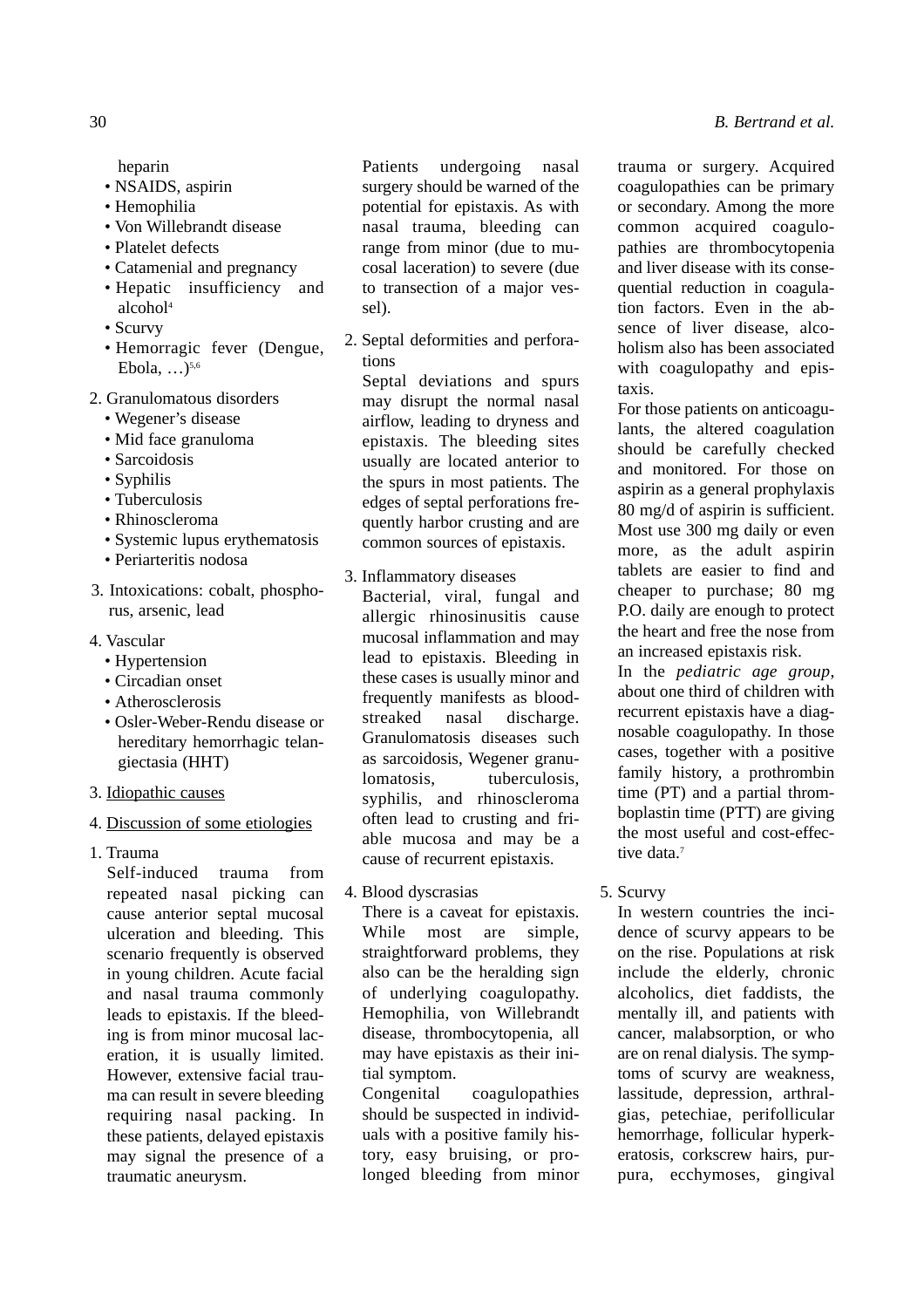swelling, hemorrhage, halitosis, poor wound healing, and loss of teeth.

Adults should receive 100 mg of vitamin C 3-5 x a day up to 4 gr followed by 100 mg/day. Infants and children should receive 10-25 mg 3 times a day. Symptoms disappear within 3-5 days.

6. Hypertension

Beran *et al.*<sup>8</sup> reported that the distribution of blood pressureof habitual nose bleeders did not differ from that of the control group. This is in concordance with the data of Lubianca Neto *et al*. 9 , who also could not establish a definite association between blood pressure and history of adult epistaxis in hypertensive patients, although they found a link to left ventricular hypertrophy. The evidence for an association of duration of hypertension and left ventricular hypertrophy with epistaxis suggests that epistaxis might be a consequence of long term hypertension. They observed also the presence of enlarged vessels at rhinoscopy in hypertensive patients with a history of epistaxis.

Herkner *et al.*<sup>10</sup> found higher blood pressure values in bleedingpatients compared with controls. Padgham *et al.*<sup>11</sup> found a positive correlation between hypertension and bleeding from the middle meatus, but not with the severity of bleeding. The discussion on blood pressure and epistaxis will continue.12

7. Circadian variation of onset Several physiopathological phenomena show two peaks during the day. In epistaxis, the time between the two peaks is about 12 hours.

Globally, all circadian rhythms in the cardiovascular system and the blood parameters enhance blood coagulation and formation of thrombus in the morning, whereas blood coagulation decreases in the afternoon. In a clinical study, Manfredini *et al*. <sup>13</sup> suggest that blood pressure might trigger or be conductive to epistaxis and that might show circadian variation. A circadian rhythm of epistaxis was significantly found with a primary peak in the morning (8:00) and a smaller secondary peak in the evening (20:00). This is quite similar with hypertension, subarachnoid hemorrhage and rupture of aortic aneurysms. This deserves further investigation.

- 8. Arteriosclerosis Atherosclerotic vascular disease is considered a reason for the higher prevalence of epistaxis in elderly individuals.
- 9. Hereditary hemorrhagic telangiectasia (HHT) Hereditary hemorrhagic telangiectasia (Osler-Rendu-Weber disease) is an autosomal dominant disease associated with recurrent bleeding from vascular anomalies. The condition can affect vessels ranging from capillaries to arteries, leading to the formation of telangiectasias and arteriovenous malformations.

Histopathologic examination of these lesions reveals a lack of elastic or muscular tissue in the vessel wall. As a result, epistaxis can occur from minor trauma and tends not to stop spontaneously. Various organ systems such as the respiratory, gastrointestinal, brain and genitourinary systems may be in-

volved. The epistaxis in these individuals is variable in severity but is almost universally recurrent.

## 10. Idiopathic causes

Approximately 10% of patients with epistaxis have no identifiable causes even after a thorough evaluation.

## **Management and work up**

## 1. History

- Specific questions about the severity, frequency, duration, and laterality of the epistaxis have to be asked.
- Inquiries about precipitating and aggravating factors and methods previously used to stop the bleeding must be made.
- A head and neck history with an emphasis on nasal symptoms has to be obtained.
- In addition, a general medical history concerning relevant medical conditions (e.g., hypertension, arteriosclerosis, coagulopathies, liver disease), current medications (e.g., coumadin, nonsteroidal antiinflammatory drugs), smoking and drinking habits must be elicited.

### 2. General Assessment

- Airway patency has to be controlled and restored when necessary.
- Vital signs, pulse, respiration have to be checked.
- Pressure on nose has to be maintained (patient pinches anterior nose and leans forward). A swimmer's nose clip14 can be a very useful adjunct when treating patients with spontaneous, anterior epistaxis. This clip is efficient at providing constant, local-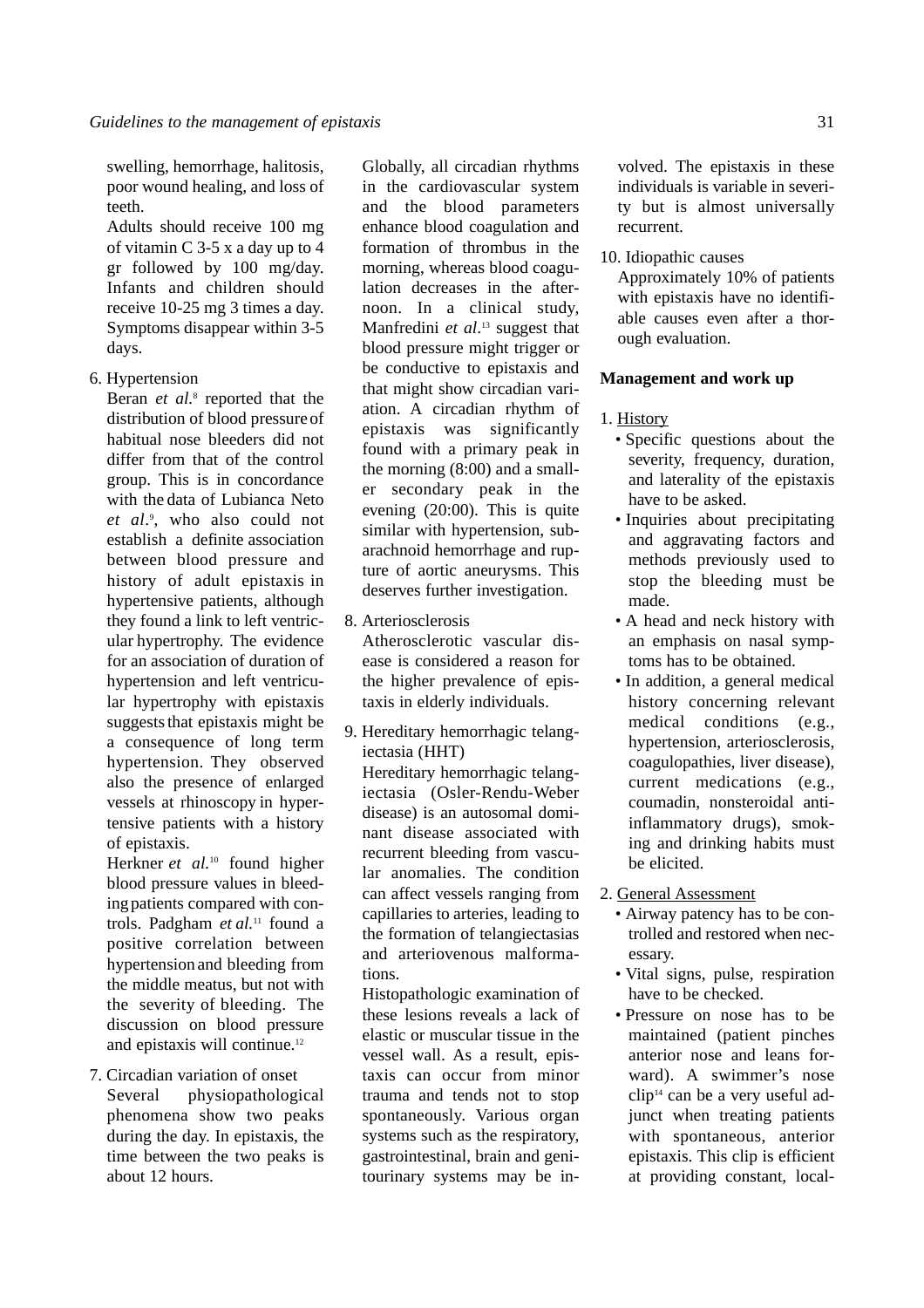ized pressure over the bleeding vessel, and alleviates the need to pinch the nose.

- Assessment of blood loss and side of bleeding (ask patient to quantify blood loss).
- Important and relevant medical problems: cardiac, cancer, previous epistaxis, allergies to medications (i.e.: local anaestetics). See details on drug safety in Table 1.
- Intravenous access has to be set up in place if indicated.
- Communication with patient can obtain consent and cooperation by explaining what is going to be done.
- 3. Examination
- Preparation

The patient has to blow his or her nose and all packing have to be removed even if bleeding is not active.

• Hardware

Before evaluating a patient with epistaxis, all the necessary topical medications, cauterization and packing materials should be ready. A good light is mandatory as well as an appropriate suction device, in order to clean up the nasal fossa from any cloths.

- Head and neck examination A thorough head and neck examination must be performed if the patient's condition permits as well as anterior rhinoscopy before and after topical administration of medication.
- Anaestesia +/- vasoconstrictors

See Table 1 for details on use, doses, safety in both adult and pediatric groups.

A good local anaestesia allows further examination and potential treatments to be done in cozy conditions both for patient and physician. A topical anaestetic, such as 4% aqueous lidocaine, and a vasoconstrictor, such as 0.05% oxymetazoline or 0.0002% epinephrine or another decongestant if not contraindicated, may be used. They can be applied via aerosolizing spray or cotton pledgets inside the nose for 7-10 minutes. With sprays topical medication may not stay in place long enough to be effective due to the blood flow.

Some epistaxis will stop at this early step.

• Endoscopy

Finally, endoscopy has to be performed using a flexible or preferably a rigid endoscope to inspect the entire nasal cavity, including the nasopharynx. The rigid endoscope is generally preferred because of its superior optic resolution and its ability to allow endoscopic suction and cauterization.

- 4. Conservative Treatment
- 1. *Anterior Epistaxis*
	- 1. With patient in a sitting up position to squeeze anterior (compressible cartilaginous part) nose for 10 minutes.
	- 2. Nasal cream In children an antiseptic nasal cream can be very effective and avoids further manipulations in most cases.<sup>15</sup>
	- 3. Cautery

Bleeding from the Kiesselbach plexus often is treated with silver nitrate cauterization. Other cauterizing agents are also used: chromic acid, acetic acid, etc. Silver nitrate should be preferred because of the absence of any demonstrated carcinogenesis. The vessels leading to the site have to be treated first before treating the actual bleeding site. Random and aggressive cautery and cautery on opposing surfaces of the septum which is potential for septum perforation must be avoided. Silver nitrate doesn't work very well in active bleeding. Thirty seconds of exposure allowed silver nitrate to penetrate to a depth of approximately 1 mm penetration in a study by Lloyd *et al*. 16 Longer exposure resulted in no significant additional. There was also no direct evidence that silver nitrate damaged directly the septal cartilage. Sseptal perforations in patients treated by means of topical silver nitrate may be attributable to necrosis of the septal cartilage due to damage to the perichondrium, from which it receive its blood supply.

4. Electrocautery using an insulated suction cautery unit also can be used. This method usually is reserved for more severe bleedings and for bleedings which are more posteriorly located. It requires local anaesthesia.17 The effectiveness of both cauterization methods can be enhanced by using rigid endoscopes, especially in the case of more posteriorly located bleeding sites.<sup>18</sup>

After the bleeding has been controlled, the patient is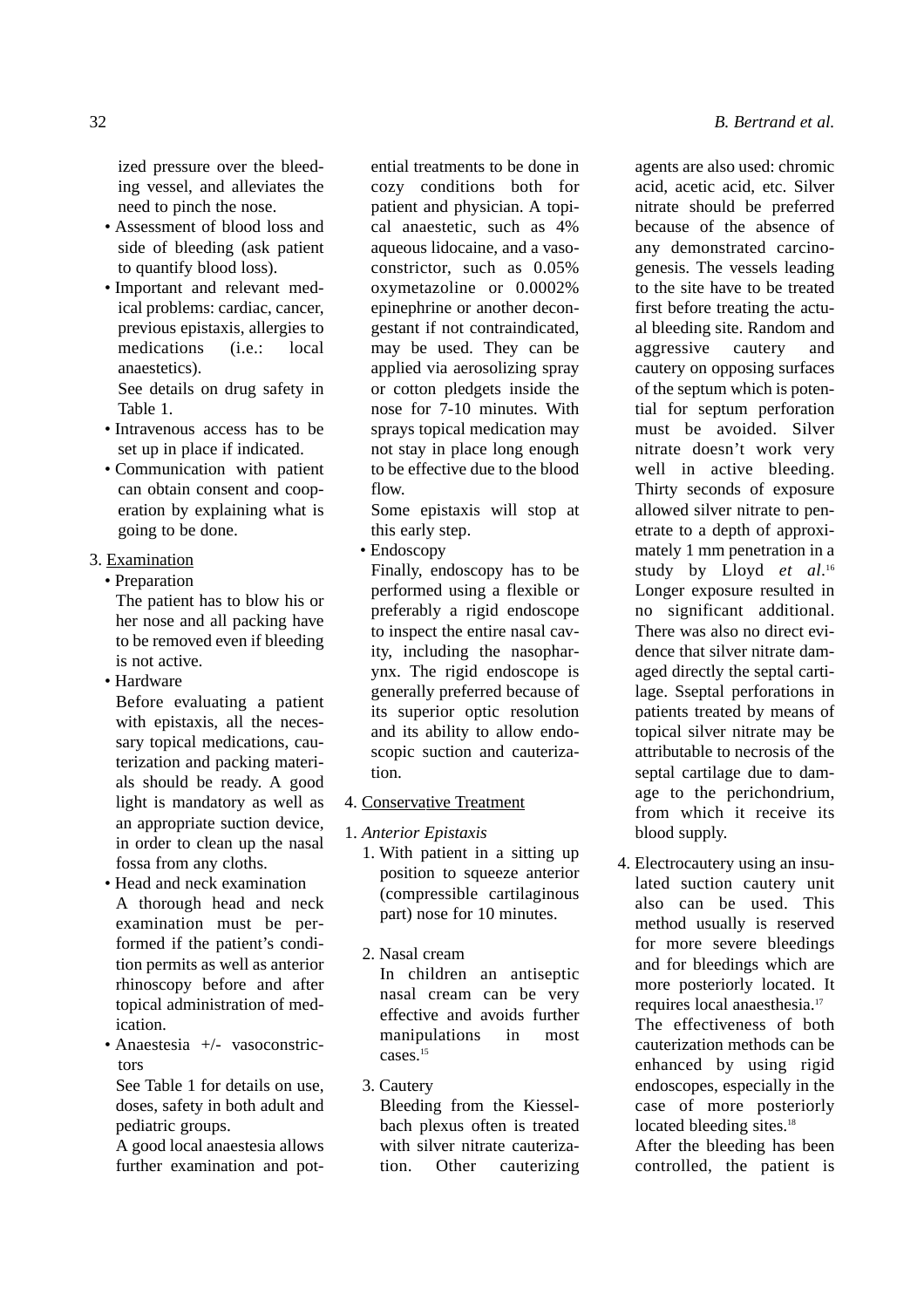| Drug<br>category                                                                       | Level     | <b>Proof</b> Name                                                                                                                                                                                                                                                                 | <b>Adult Dose</b>                                                | Pediatric<br><b>Dose</b>                                                        | <b>Contraindications Pregnancy</b>                                                  |                                                              | Interactions                                             | <b>Precautions</b>                                                       |
|----------------------------------------------------------------------------------------|-----------|-----------------------------------------------------------------------------------------------------------------------------------------------------------------------------------------------------------------------------------------------------------------------------------|------------------------------------------------------------------|---------------------------------------------------------------------------------|-------------------------------------------------------------------------------------|--------------------------------------------------------------|----------------------------------------------------------|--------------------------------------------------------------------------|
| Vasoconstrictor;<br>Act on alpha-<br>adrenergic recep-<br>tors in the nasal<br>mucosa  | Ia        | Oxymetazoline<br>0.05%                                                                                                                                                                                                                                                            | 2-3 sprays in<br>each nostril<br>q12h                            | 6-12 years:<br>1-2 sprays<br>each nostril<br>q12h                               | Hypersensitivity;<br><b>MAOIs</b>                                                   | Safety not<br>established                                    | Guanethidine;<br>Phenothiazine;<br>see under (a)         | Do not use<br>topical<br>decongestants<br>for $>3-5$ d;<br>see under (b) |
| Anesthetics;<br>see under (c)                                                          | $\rm III$ | Lidocaine 2 or<br>4%;<br>Xylocaine 2 or<br>4%:<br>Pantocaine 2 or<br>4%:<br>Cocaine 2 or<br>4% : see under<br>$(d)$ (use not<br>permitted in<br>some countries)                                                                                                                   | Spray or<br>cotton<br>pledgets                                   | Not<br>established                                                              | Hypersensitivity;<br>Adams-Stokes<br>syndrome;<br>Wolf-Parkinson-<br>White syndrome | Usually<br>safe                                              | None reported                                            | Mucous mem-<br>brane use<br>only                                         |
| Antibiotic<br>ointments;<br>prevent local<br>infection; local<br>moisturization        | Ib        | Mupirocin<br>ointment 2%<br>(Bactroban®);<br>Bacitracin<br>ointment                                                                                                                                                                                                               | 0.5 g in each Not<br>nostril bid<br>for 5 d                      | formally<br>established                                                         | Hypersensitivity                                                                    | Usually<br>safe                                              | None reported                                            | Prolonged use<br>may result in<br>growth of<br>resistant<br>organisms    |
| Cauterizing<br>agents;<br>coagulate cel<br>lular proteins;<br>antibacterial<br>effects | Ia        | Silver nitrate;<br>cautery sticks<br>and<br>pearls                                                                                                                                                                                                                                | Not formally<br>established                                      | Not<br>formally<br>established,<br>but<br>commonly<br>used                      | Hypersensitivity                                                                    | Not<br>established                                           | Decreases<br>effects of<br>sulfacetamide<br>preparations | Not for oral<br>use;<br>Cauterize ves-<br>sels one side<br>at a time     |
| Packing;<br>mechanical effect                                                          | $\rm III$ | Gauze;<br>Surgicel <sup>®</sup> ;<br>Meroce <sup>®1</sup> ;<br>Oxycel <sup>®</sup>                                                                                                                                                                                                | <b>NA</b>                                                        | <b>NA</b>                                                                       | <b>NA</b>                                                                           | Safe                                                         | None reported                                            | Mouth breath-<br>ing, hypoven-<br>tilation                               |
| Thrombin; as<br>local hemostatic                                                       | Ib        | Thrombase <sup>®</sup> ;                                                                                                                                                                                                                                                          | FloSeal®                                                         | Cotton<br>pledgets<br>Gel                                                       | Not formally<br>established                                                         | Not for-<br>mally<br>established                             | Not formally<br>established                              | None reported                                                            |
| Adrenochromazo<br>ne; enhance cap-<br>illary resistance                                | $\rm III$ | adrenochrome<br>semicarbazone; to 30 mgr<br>$AC-17®$ ;<br>Adona®;<br>Adrenosem <sup>®</sup> ;<br>Adrenoxyl®;<br>$Emex^{\circledR};$<br>Ibioxyl®;<br>carbazochrome<br>salicylate;<br>carbazochrome<br>sodium<br>sulfonate;<br>adrenochrome<br>semicarbazone<br>sodium<br>sulfonate | Per Os: 10<br>Also IM and<br>$IV - check$<br>package<br>insert   | Per $Os: 5$<br>to 10 mgr<br>Also IM<br>and $IV -$<br>check<br>package<br>insert | Hypersensitivity                                                                    | Unknown                                                      | None reported                                            |                                                                          |
| Terlipressin                                                                           | Ib        | Glypressine®;<br>Glypressin®                                                                                                                                                                                                                                                      | Gel;<br>IV: 20 to 30<br>microgr/kg;<br>check pack-<br>age insert | <b>Not</b><br>formally<br>established                                           | Hypersensitivity,<br>asthma, hyperten-<br>sion, renal insuffi-<br>ciency, epilepsy  | Potential<br>abortion<br>effect<br>before the<br>$4th$ month |                                                          | Monitoring of<br>blood pres-<br>sure and elec-<br>trocardiogram          |

*Table 1* Drugs and material of epistaxis managment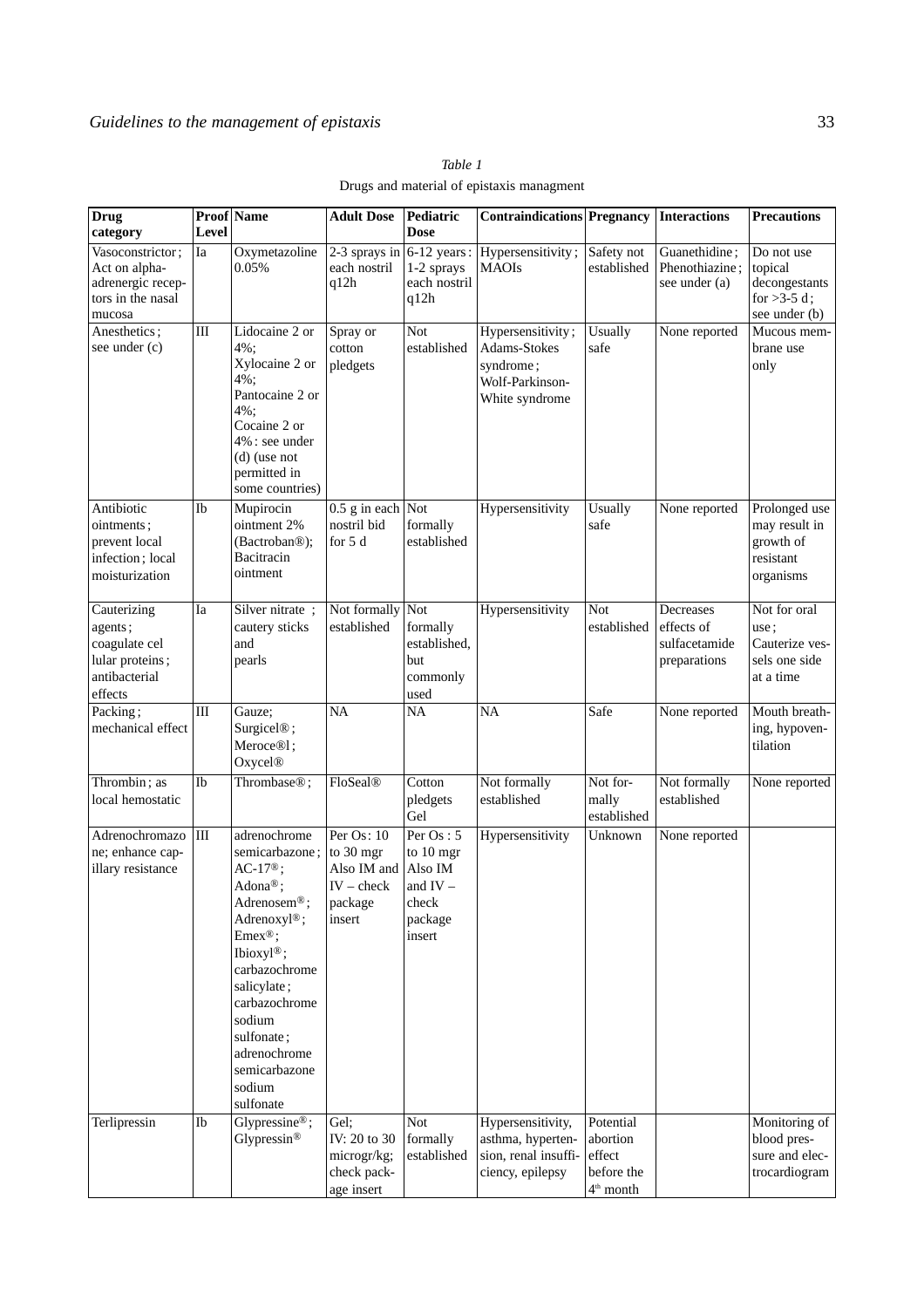| <b>Drug</b><br>category                                                              | <b>Level</b> | Proof Name                                                                                               | <b>Adult Dose</b>                                                                           | Pediatric<br><b>Dose</b>                        | Contra-<br>indications                                                    | <b>Pregnancy</b>          | <b>Interactions</b>                                                   | <b>Precautions</b>                                                                                                                                                                                                                                                                                                                   |
|--------------------------------------------------------------------------------------|--------------|----------------------------------------------------------------------------------------------------------|---------------------------------------------------------------------------------------------|-------------------------------------------------|---------------------------------------------------------------------------|---------------------------|-----------------------------------------------------------------------|--------------------------------------------------------------------------------------------------------------------------------------------------------------------------------------------------------------------------------------------------------------------------------------------------------------------------------------|
| Tranexamic acid                                                                      | III          | Exacyl®                                                                                                  | $PO:1$ to<br>1.5 $gr/x3/d$ ;<br>IV : $0.5$ to<br>1 gr/ $\times$ 2 to<br>$4/d$ ;<br>Nose gel | 20<br>$mgr/kg/d$ ;<br>check pack-<br>age insert | Hypersensitivit;<br>history of<br>thrombosis;<br>renal insufficien-<br>cy | To be<br>avoided          | Hormonal<br>contraception                                             | Chronic renal<br>insufficiency:<br>check<br>creatinin level                                                                                                                                                                                                                                                                          |
| Vitamin K,<br>Phytonadione<br>(Vitamin K1) ;<br>Treat vitamin K<br>deficiency        | $\rm III$    | Synkavit®;<br>Konakion <sup>®</sup> ;<br>Vitamon K®                                                      | PO, IM, IV                                                                                  | PO, IM, IV                                      | Hypersensitivity                                                          | Unknown                   | Warfarin<br>(Coumadin);<br>Cholestyramin;<br>Aspirin;<br><b>NSAID</b> |                                                                                                                                                                                                                                                                                                                                      |
| Etamsylate;<br>Benzenesulfonate<br>derivative used as<br>a systemic hemo-<br>static. | $\mathbf{I}$ | Cyclonamine;<br>Etamsylate;<br>Altodor®;<br>Dicynone®                                                    | $2-3$ amp(of<br>250mgr)/day<br>IM or IV<br>then 6 co/d<br>for 10 days                       | Half of the<br>adult dose                       | Acute porphyria. Unknown                                                  |                           | No interaction<br>is known up to<br>now                               | As a precau-<br>tion should<br>not be admin-<br>istered during<br>the first<br>trimester of<br>pregnancy,<br>whereas dur-<br>ing the second<br>and third<br>trimesters, it<br>should be<br>administered<br>only if the<br>expected<br>therapeutic<br>benefit is<br>judged as<br>superior to the<br>potential risk<br>for the foetus. |
| Estrogen-<br>progesterone;<br>Ethynil-estradiol;<br>Hormonotherapy<br>of HTT         | $\Pi$        | Prémarin®                                                                                                | IM or IV<br>$20$ mgr; as<br>for hormon-<br>al contra-<br>ception                            | Not.<br>established                             | Check package<br>insert                                                   | Check pack-<br>age insert | Check package<br>insert                                               | Check pack-<br>age insert                                                                                                                                                                                                                                                                                                            |
| Snake venoms                                                                         | $\mathbf{I}$ | Reptilase <sup>®</sup> 1 U<br>Klobusitzky /<br>amp IM;<br>Reptilase®-R,<br>20 BU®,<br>$1 \text{ ml/amp}$ | 1 amp IM                                                                                    | 1 amp IM                                        | Check package<br>insert                                                   | Check pack-<br>age insert | Check package<br>insert                                               | Check pack-<br>age insert                                                                                                                                                                                                                                                                                                            |

#### *Table 1 (continuation)*

Table 1 comments.

- a) Hypotensive action of may be reversed; concurrent administration with methyldopa may increase vasopressor response; concurrent use of MAOIs and ephedrine may result in hypertensive crisis. Pressor sensitivity to mixed-acting agents such as ephedrine may be increased. Guanethidine potentiates epinephrine and inhibits ephedrine. may reverse action of nasal decongestants such as oxymetazoline. TCAs potentiate vasopressor response and may result in dysrhythmias.
- b) Caution in: hyperthyroidism, coronary artery and ischemic heart disease, diabetes mellitus, glaucoma and in patients with an increased intraocular pressure, and prostatic hypertrophy. Hypertensive patients may experience change in blood pressure.
- c) Together with vasoconstrictors and  $\beta$ -adrenergics, their effect is prolonged and the pain threshold is increased (Oxymetazoline 0.05%; Ephedrine, Epinephrine, Adrenaline 1/50.000 or 1/100.000).
- d) Pantocaine and cocaine have additional vasoconstrictive effects on the blood vessels, and a particularly high affinity for fat tissues.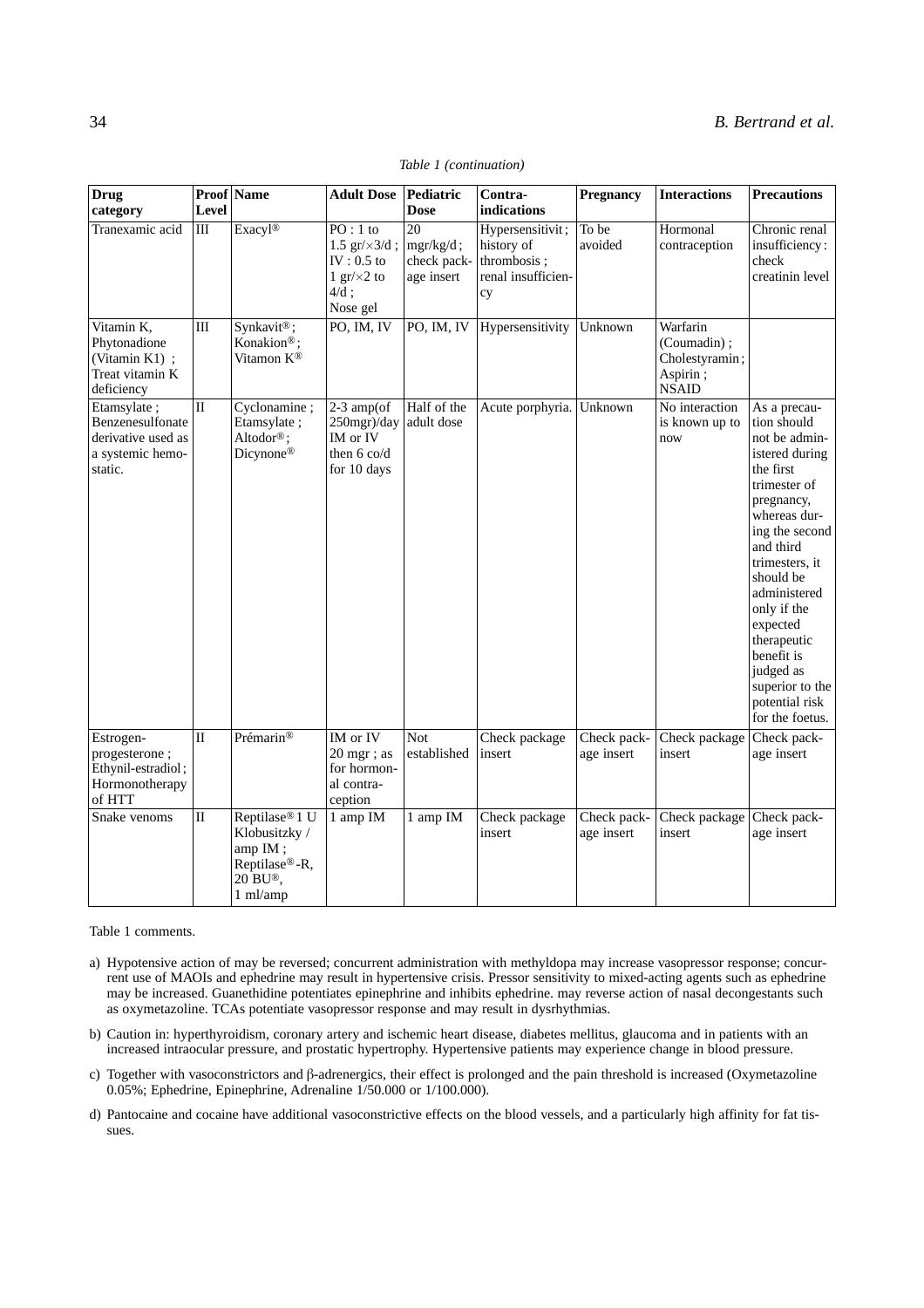instructed to use saline spray and antibiotic ointment in his/her nose and to avoid strenuous activities for 7-10 days. NSAIDs are not to be used if at all possible. Digital manipulation of the nose is to be avoided. A topical vasoconstrictor may be used if minor bleeding recurs when eschars dislodge.

5. Gelfoam or Surgicel

Local resorbable hemostatic agents can be placed against the bleeding site. Absorbable materials may be used in patients with coagulopathy to avoid trauma upon packing removal.

6. Thrombin locally applied On pledgets in the nose or more recently under the form of a gel.

Floseal, a hemostatic sealant composed of collagenderived particles and topical bovine-derived thrombin, has been used as a high-viscosity gel for hemostasis in anterior epistaxis and as an easy alternative to nasal packing in patients suffering from acute anterior epistaxis in a study by Mathiasen and Cruz.19 A former work was done with this compound in ESS by Chandra *et al*. 20

- 7. Conventional packing
	- Nasal packing can be used to treat epistaxis that is not responsive to cautery. Two types of packing, anterior and posterior, can be placed. In both cases, adequate anaesthesia and vasoconstriction are necessary.

For anterior packing, various packing materials are available. They could be coated with an antibiotic and can be moisturized with a topical vasoconstrictor.

Anterior packs stay in 2-5 days, and patients may require analgesics. They also should be given an antibiotic to prevent rhinosinusitis and possible toxic shock syndrome.

Here are going some examples of material:

- 1. Nasal catheter Epistat® (Xomed)
	- Anaesthetize nose then before inserting
	- Place ports horizontally so patient can eat/talk
	- Inflate balloons with saline
- 2. Nasal tampon/sponge Merocel® sponges can be placed relatively easily and quickly but may not provide adequate pressure.
	- The nose has to be anaesthetized and sponge lubricated before inserting.
	- Once inserted, sterile saline is injected into the sponge.
	- Rewet prior to removal, check that none has broken off after removal.
- 3. Vaseline gauze Petroleum jelly gauze with or without an antibiotic ointment traditionally is used. Layer it tightly and far enough backwards to provide adequate pressure. Blind packing with loose gauze is to be avoided.
	- Leave ends protruding from anterior nose and don't let them dangle down pharynx.
- Packing has to be made in layers from nasal floor up.
- 2. *Pediatric group*

Most pediatric epistaxis can be effectively managed with a single out-patient consultation (91%) using a topical chlorhexidine and neomycin cream in addition in some case with a chemical nasal cautery with silver nitrate.<sup>15,21</sup>

3. *Posterior Epistaxis*

Epistaxis that cannot be controlled by anterior packing can be treated with a posterior pack. Classically, rolled gauzes are used, but medium tonsil sponges can be substituted. Inflatable balloon devices, such as 12F or 14F Foley catheters, or specially designed (eg, Storz Epistaxis Catheter®, Xomed Treace Nasal Post Pac®) have become popular because they are easier to place.

Avoiding overinflation of the balloon is important because it can cause pain and displacement of the soft palate inferiorly, interfering with swallowing. Regardless of the type of posterior pack, an anterior pack also should be placed.

Patients with posterior packing should be admitted for close monitoring of oxygenation, fluid status, and adequate pain control. Need of adequate pain control has to be balanced with the concern over hypoventilation in the patient with posterior pack. They also should be given an antibiotic to prevent rhinosinusitis and possible toxic shock syndrome.

In a double blind placebo controlled study about antibiotherapy and nasal packing, Derkay et al. demonstrated that the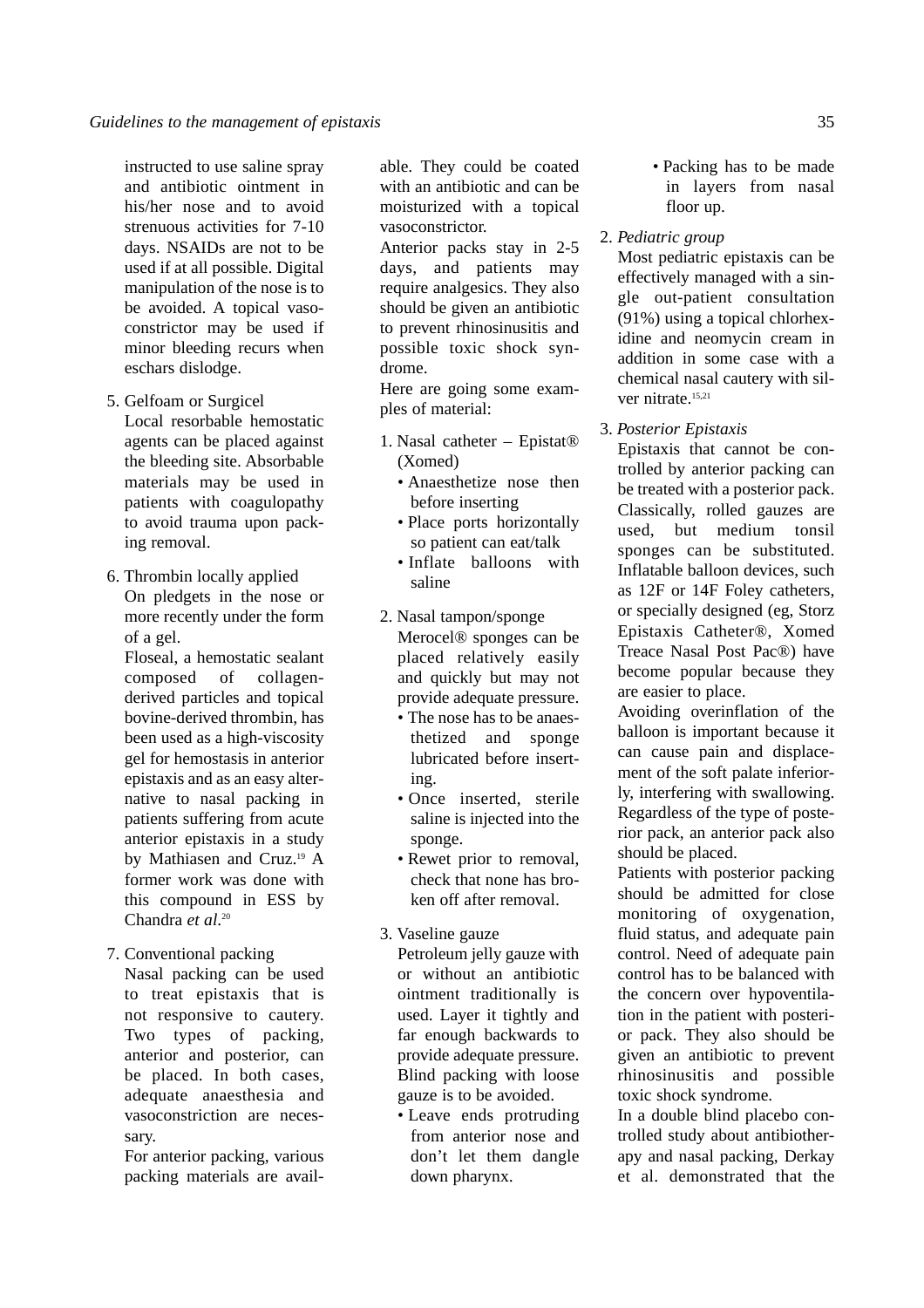packing in the placebo group were foul smelling and heavily colonized with gram – while those from the antibiotic group were odor-free and lightly colonized by gram +. But no infectious complications were noted in both groups.<sup>22</sup>

5. Surgical cares

Among most patients, the bleeding responds to cautery and/or packing. For those who have recurrent or severe bleeding for which medical therapy has failed, various surgical options are available.

Packing failure can be caused by inadequate placement from either lack of cooperation by the patient (especially those in the pediatric age group) or from anatomic factors such as a deviated septum. In these patients, a careful endoscopic examination under general anaesthesia may be considered.

- 1. Examination under general anaesthesia and septoplasty Bleeding sites can be cauterized under endoscopic guidance, a deviated septum can be straightened, spurs can be removed, and meticulous packing can be placed. In addition, arterial ligation may be performed during the same setting if these steps fail to control the bleeding.
- 2. Fibrin glue

Topical use of fibrin glue especially in coagulopathies has been advocated.<sup>23</sup>

3. Arterial ligation

The specific vessel(s) to be ligated depend on the location of the epistaxis. In general, the closer the ligation is to the bleeding site, the more

effective the procedure tends to be.

1. External carotid artery ligation

Ligation of the external carotid artery can be performed with the patient under local or general anaesthesia. A horizontal skin incision is made between the hyoid bone and the superior border of the thyroid cartilage. Subplatysmal skin flaps are then raised, and the sternocleidomastoid muscle is retracted posteriorly. Next, the carotid sheath is opened, and its contents exposed. The external carotid artery is identified by following the internal carotid for a few centimeters and dissecting the external carotid beyond its first few branches. After the external carotid has been positively identified, it usually is ligated just distal to the superior thyroid artery. Continued bleeding after ligation may be from anastomoses with the opposite carotid system or the ipsilateral internal carotid artery.

2. Internal maxillary artery ligation

This procedure has a higher success rate than external carotid artery ligation because of the more distal site of intervention. Traditionally, the internal maxillary artery was accessed transantrally through a Caldwell-Luc

The posterior sinus wall is removed, and the posterior

approach.<sup>24</sup>

periosteum opened. The internal maxillary artery and 3 of its terminal branches (i.e., sphenopalatine, descending palatine, pharyngeal) are elevated and clipped. The posterior sinus wall is then packed with gelfoam, and the Caldwell-Luc incision is closed.

Transoral and transnasal endoscopic approaches have been described.

The transoral approach is useful in patients with midface trauma, hypoplastic antra, or maxillary tumours<sup>25</sup>

The buccinator space entered through a gingivobuccal incision. The buccal fat pad is removed, and the attachment of the temporalis muscle to the coronoid process is identified next. This process facilitates the identification of the internal maxillary artery which is clipped. This procedure has a higher failure rate because the site of ligation is more proximal than in the transantral approach.

The endoscopic method requires high skills with endoscopes and endoscopic instruments. A large middle meatal antrostomy is made to expose the posterior sinus wall. The middle turbinate can be resected partially to ensure adequate exposure. The remaining steps are similar to the traditional transantral approach.

3. Endoscopic sphenopalatine artery ligation (ESAL)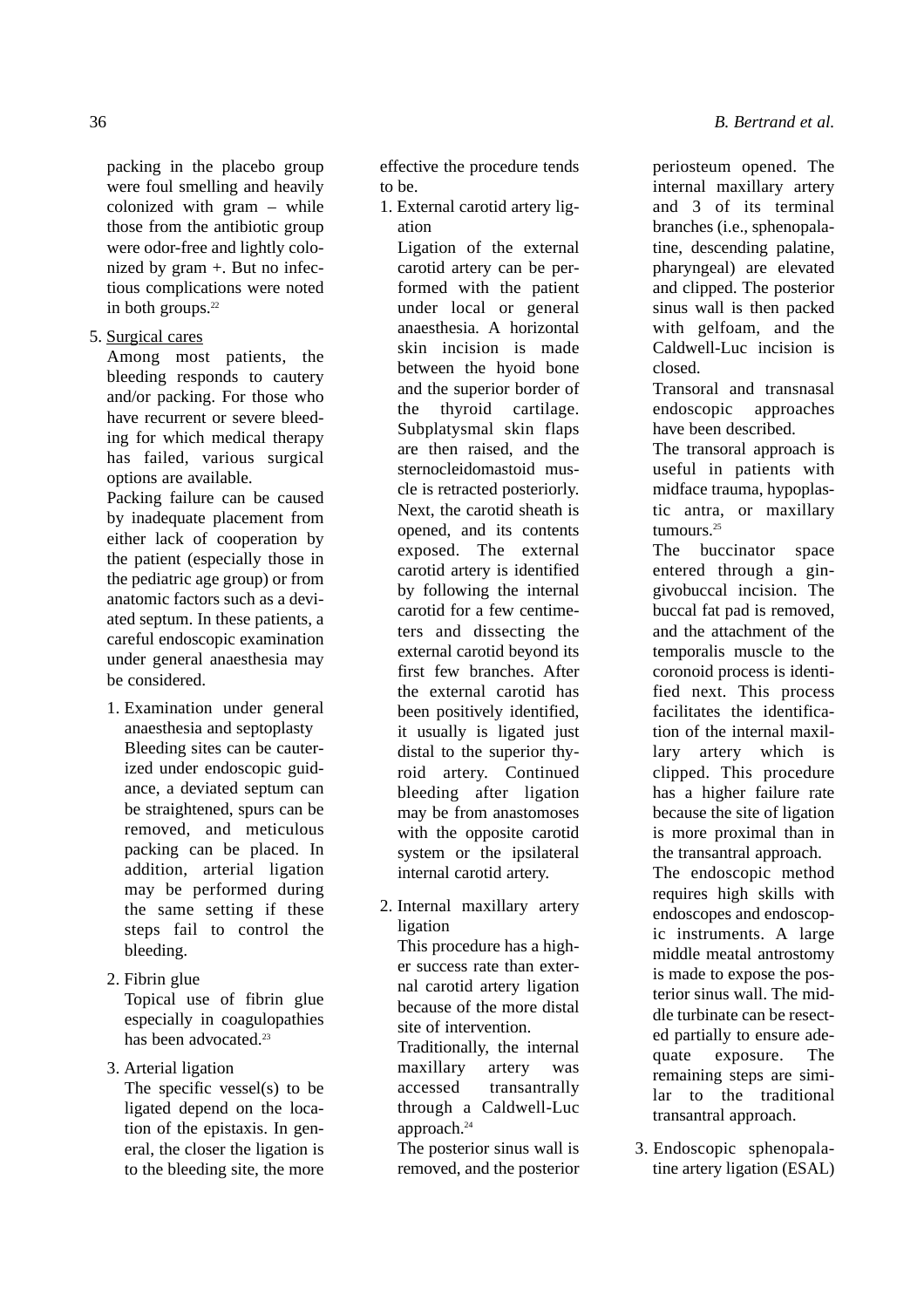or transnasal endoscopic sphenopalatine artery ligation (TESPAL)

Endoscopic technique also can be used to ligate the sphenopalatine artery at its exit from the sphenopalatine foramen, results are good and abundantly reported in the literature.<sup>26-30</sup>

An incision is made just dorsally to the posterior attachment of the middle turbinate. The mucosal flap is elevated to reveal the sphenopalatine artery, which is clipped and ligated.

A recurrent bleed rate of 3/10 was found, which is higher than previously published results, in a study published by Rockey and Anand.<sup>31</sup>

4. Ethmoid artery ligation If bleedings occur high in the nasal vault, consider ligation of the anterior and/or posterior ethmoid arteries. These arteries are approached through an external ethmoidectomy incision. The anterior ethmoid artery usually is found 22 mm (range, 16- 29 mm) from the anterior lacrimal crest. If clipping the artery does not stop the bleeding, then the posterior ethmoid artery may be ligated. This artery is found approximately 12 mm posterior to its anterior counterpart. It should be clipped, not cauterized, because it is only 4-7 mm anterior to the optic nerve. A description of an endoscopic, intranasal technique for ligation of the anterior ethmoid artery in a single case report was made by Woolford and Jones<sup>32</sup>

4. Embolization / Interventional radiology

Bleeding from the external carotid system may be treated with embolization, either as a primary modality in poor surgical candidates or as a second-line treatment in those for whom surgery has failed<sup>33-35</sup>

Preembolization angiography is performed to check for the presence of any unsafe communications between the internal and external carotid systems. Selective embolization of the internal maxillary artery and sometimes the facial artery may be performed. Ligature of the internal maxillary artery and selective percutaneous embolization gave similar results in a study performed by Romagnoli *et al.* among 203 patients.<sup>36</sup>

Superselective embolization with gelatin sponge for intractable epistaxis report no complication in 37 patients with a success rate of 94.6% after 7 days , remaining stables after 21 months.<sup>37</sup>

Postprocedure angiography can be used to evaluate the degree of occlusion. The most common reason for failure is continued bleeding from the ethmoid arteries. As the anterior ethmoid arteries arise from the ophthalmic which itself comes from the internal carotid, they must not be embolized.

The disadvantages of arteriography and embolization are the expense and the small - risk of a stroke (CVA is quoted as 1 in 100) even among skilled and long trained radiology teams. For the most part angiography and embolization are reserved for very sick individuals and for whom surgery is an unsafe option. Embolization works best in active bleeding as one can see which artery is involved.

5. Treatment of hereditary hemorrhagic telangiectasia  $(HHT)<sup>38</sup>$ 

Treatment of this disease is palliative because the underlying defect is not curable. Options include coagulation with potassium-titanyl-phosphate (KTP) or neodymium:yttrium-aluminum-garnet (Nd:YAG) lasers<sup>39,40</sup> septodermoplasty, embolization, nasal closure, and/or estrogen-progesterone therapy. Topical estrogens combined with argon plasma coagulation in the manage-

ment of epistaxis in HHT significantly prolong the hemorrhage-free interval.<sup>41</sup>

We find also a single case report of an intractable epistaxis secondary to HHT successfully controlled by the application of fibrin glue. Further studies are needed.<sup>42</sup> In some very difficult cases, nasal obliteration (Young's procedure)<sup>43</sup>

has been proposed, with more recently a variant through a nasal obturator.<sup>44</sup>

Systemic estrogen-progesterone at doses used for oral contraception may eliminate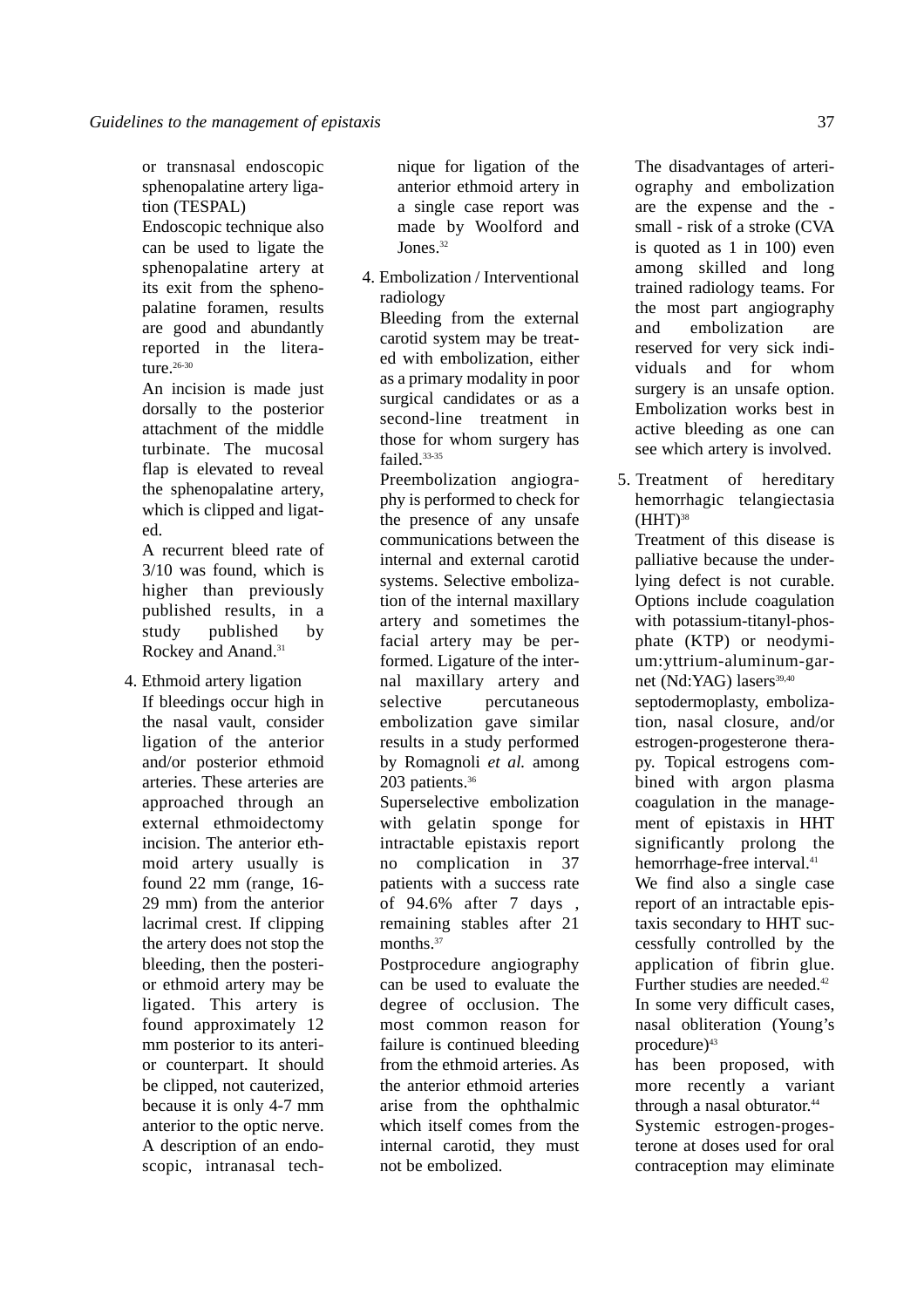bleeding in symptomatic HHT. Tamoxifen has been successfully used in two cases.<sup>45</sup>

6. Sequential management

The therapeutic escalation has been discussed by Simmen and Heinz in a review of 335 hospitalized patients. Their conclusions can be summarized as follows: i) first, localization of bleeding and bipolar cautery have to be performed, ii) if they not succeed, Merocel® pack, iii) if rebleeding, there is the time for operating theater and general anaestesia for an endoscopic control and/or balloon and, iv) if failure again, embolization, ligation, endonasal obliteration can take place.<sup>46</sup>

## 6. Compared cost-effectiveness

A retrospective review of Nationwide Inpatient Sample in the USA (1998-2000) was published recently by Goddard and Reiter.47

A total of 9778 admissions with admitting diagnosis "epistaxis" were identified. Among admissions involving 1 treatment, 454 (9.6%) received arterial ligation, 94 (2.0%) embolization, and 4188 (88.4%) nasal packing. There were no differences in length of stay, transfusions, complications, or deaths between groups. Mean total hospital charges were USD 6282 for the packing group, USD 12805 for the ligation group, and USD 17517 for the embolization group; differences between ligation and packing groups, and embolization and packing groups are statistically significant. They concluded that nasal packing is associated

with lower hospital charges and similar complication rates as arterial ligation or embolization. And they conclude also that further studies are needed to quantify other outcome measures, such as recurrence rates and patient quality of life.

In the treatment of recurrent posterior epistaxis ESAL was compared to conventional packing by Moshaver *et al*. 48

The overall calculated cost of patients undergoing ESAL was CAD 5133 compared with CAD 12213 in the conservative group, resulting in an average saving of CAD 7080 per patient. There was overwhelming patient satisfaction with ESAL compared with nasal packings.

At comparing endoscopic ligation to embolization Miller *et al.*<sup>49</sup> demonstrated that the mean total charge was USD 14088 for embolization and USD 7561 for transnasal endoscopic sphenopalatine artery ligation (TES-PAL).

## 7. Patient self cares

Nose picking is a contributing factor in epistaxis. Adults can usually be instructed to be more careful. Children pick their nose at night and this is best controlled by placing a glove or sock over their hands so that they can not pick their nose any longer.

Patients should avoid hot and spicy foods and drink plenty of fluids and strenuous activities, hot showers, and digital trauma. Nasal saline spray can be liberally used. Digital pressure and ice packs are to be used as needed for minor recurrences. Dry climates predispose to recurrent nose bleeds. Daily or twice daily application of vasolinated ointment provides substantial benefit.

8. Medications

Pharmacotherapy plays only a supportive role in treating the patient with epistaxis. See Table 1 for details on use, doses, safety and level of proof. Let us cite: Adrenochromazone  $(Adrenoxyl<sub>1</sub>)<sup>50-52</sup>$ Etamsylate (Dycinone,) $53$ Terlipressin (Glypressine,) Vinayak et al found a statistically significant benefit compared to placebo with intravenous glypressin in acute epistaxis where no localized point was found and in place of a form of nasal packing.<sup>54</sup> In an other study, although 50% of epistaxis with not clearly localized lesions did stop bleeding, there was no significant difference in effect with place $b$ <sup>55</sup> Tranexamic acid (Exacyl,) Oral tranexamic acid is of no proven value as an adjunct in the treatment of epistaxis in

patients requiring hospital admission concerning severe rebleeds. But the gel seemed to have a beneficial effect.<sup>56,57</sup>

- 9. Complications of treaments
	- 1. Cautery
	- Synechia, septal perforation 2. Anterior packing
		- Synechia, rhinosinusitis, toxic shock syndrome, eustachian tube dysfunction
	- 3. Posterior packing Synechia, rhinosinusitis, toxic shock syndrome, eustachian tube dysfunction, dysphagia, scarring of nasal ala and columella, hypoventilation, sudden death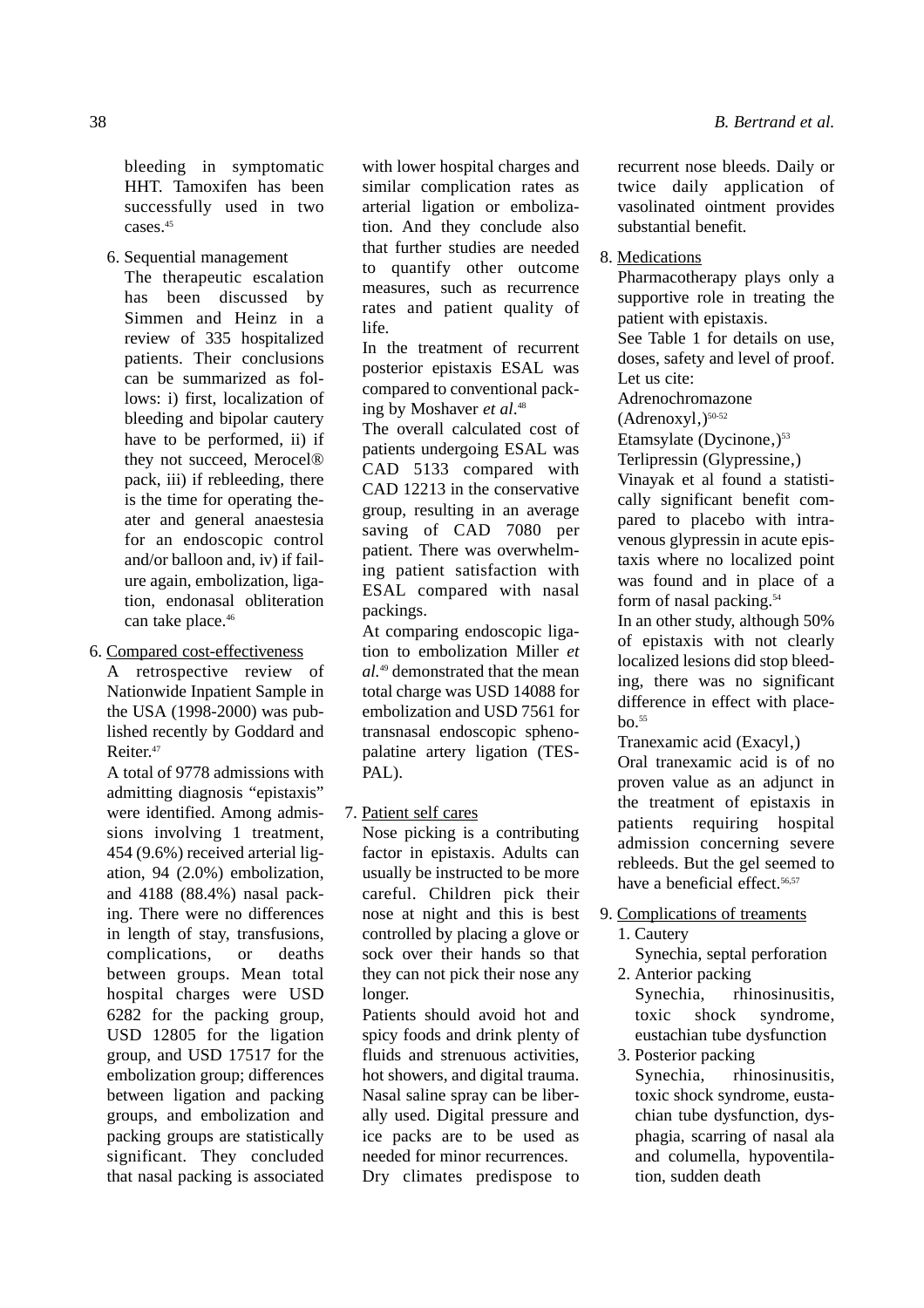- 4. Transantral internal maxillary artery ligation Anaestetic risks, rhinosinusitis, oroantral fistula, infraorbital numbness, dental injury
- 5. Transoral internal maxillary artery ligation Anaestetic risks, cheek numbness, trismus, tongue paresthesia
- 6. Anterior/posterior ethmoid artery ligation Anaestetic risks, rhinosinusitis, lacrimal duct injury, telecanthus
- 7. Embolization

Facial pain, trismus, facial paralysis, skin necrosis, stroke, hematoma

10. Prognosis

The prognosis is good but variable. With adequate supportive care and control of underlying medical problems, most patients may not experience any rebleeding. Others may have minor recurrences that resolve spontaneously or with minimal self-treatment. A small percentage of patients may require repacking or more aggressive treatments. Patient with Osler-Weber-Rendu disease tends to have multiple recurrences regardless of the treatment modality. Factors predicting rebleeding are age, prior hypertension, anticoagulant use, vital signs, type of posterior packing (gauze or balloon), prior severe posterior epistaxis and pack removal within 48 hours after admission.<sup>58</sup>

At a first sight rebleeding is not driven by whether the treatment was surgical or not. The rebleeding rate was 33% after embolization, 33% after endoscopic cautery and 20%

| PT     | <b>PTT</b> | <b>Acquired Disorder</b>                                         | <b>Congenital Disorder</b>                                                         |
|--------|------------|------------------------------------------------------------------|------------------------------------------------------------------------------------|
| Long   | Normal     | Liver disease or vitamin K defi- Factor VII deficiency<br>ciency |                                                                                    |
| Normal | Long       | Lupus anticoagulant<br>Acquired factor VIII inhibitor            | Factor VIII (hemophilia A), IX<br>(hemophilia B), or XI deficiency                 |
| Long   | Long       | DIC, liver disease                                               | Fibrinogen, prothrombin, factor<br>V or X deficiency                               |
| Normal | Normal     | Thrombocytopenia, qualitative<br>platelet disorder               | Mild factor deficiency, mild von<br>Willebrandt disease, factor XIII<br>deficiency |

*Table 2* Short guide to interrpret PT and PTT results

after ligation in a study by Barlow *et al*. 59

11. Patient education Use nasal saline spray Avoid hard nose blowing or sneezing Sneeze with the mouth open Do not use nasal digital manipulation Avoid hot and spicy foods Avoid taking hot showers Avoid aspirin and other NSAIDs, avoid local nasal sprays of corticosteroids for a while when possible Self treatment for minor epistaxis: firm digital pressure on the nasal pyramid for 5-10 minutes, use of an ice pack

12. Lab studies

Lab tests to evaluate the patient's condition and underlying medical problems may be ordered depending on the clinical picture at the time of presentation.

If the bleeding is minor and not recurrent, then a lab evaluation may not be needed.

If bleeding is recurrent or severe, studies to evaluate the fluid status, coagulation profiles, and relevant systemic diseases are needed. These may include a complete blood count (including platelet

count), prothrombin time, activated partial thromboplastin time, and a chemistry panel (including liver function tests).Other more specialized studies, such as bleeding time and various assays for coagulation factors and platelet function, may be considered if warranted.

These tests are to be performed in the absence of anticoagulant therapy but when bleeding suggests a coagulopathy. When results are out of range it could be suggested to address to a hematologist for further advices, investigations and treatments (See Table 2).

- a) Prothrombin time (PT) When increased, deficiencies of the "extrinsic" and "common" factors prothrombin, fibrinogen, V, VII, or X are suspected.
- b) Partial thromboplastin time (PTT) When increased, deficiencies of the "intrinsic" and

"common" factors prothrombin, fibrinogen, V, VIII, IX, X, or XI are suspected. Deficiencies of the "contact" factors XII, Fletcher, or Fitzgerald fac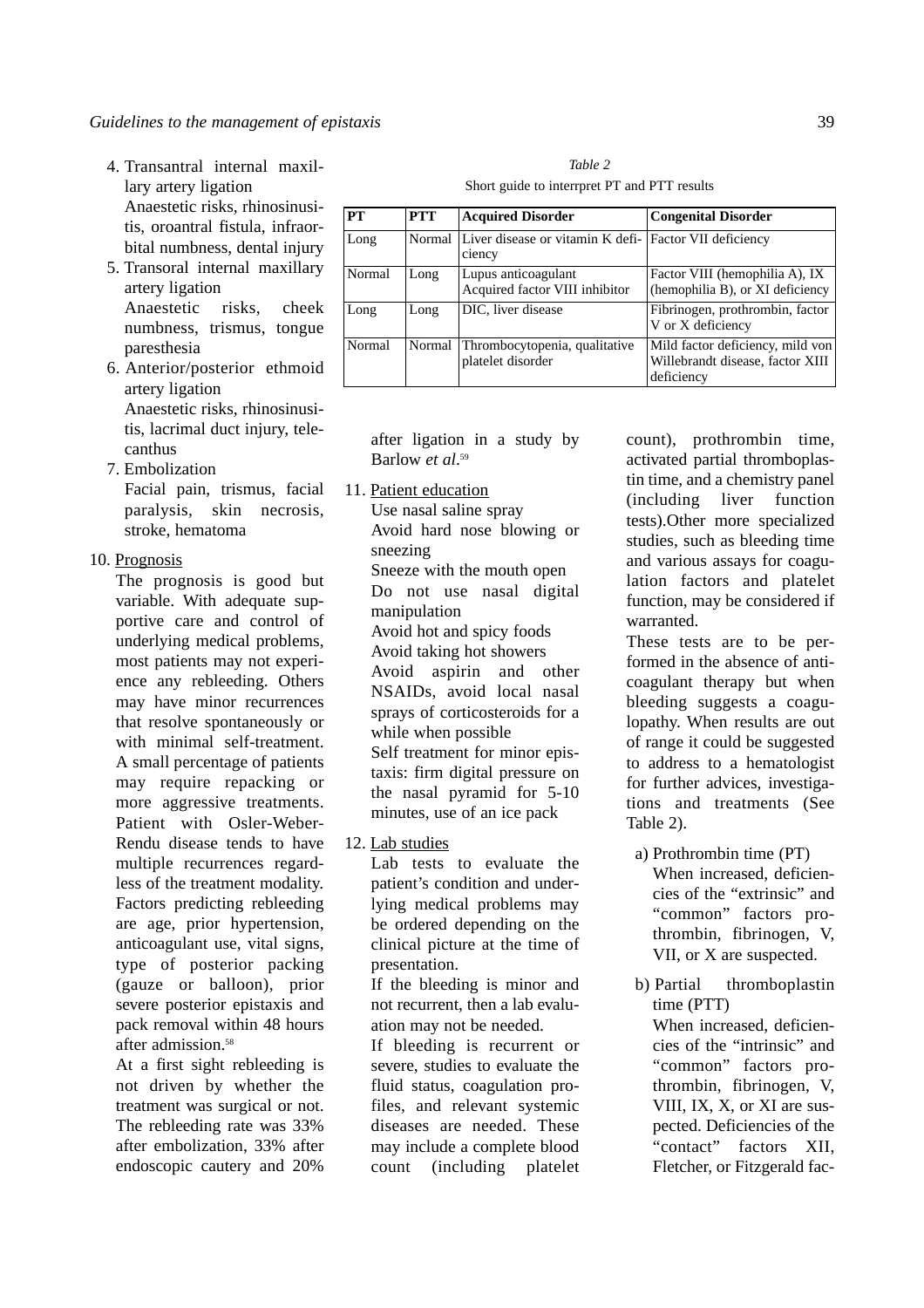tors also prolong the PTT but are *not* associated with bleedings.

13. Imaging studies

CT scanning and/or MRI may be indicated to evaluate the surgical anatomy and to determine the presence and extent of rhinosinusitis, foreign bodies, benign tumours and neoplasms.

## **Medico-legal pitfalls**

- 1. Failure to recognize the severity of the bleeding, especially in patients with posterior epistaxis in whom most of the blood may be swallowed.
- 2. Failure to diagnose serious etiologies (e.g., neoplasm, aneurysm, systemic coagulopathies).
- 3. Failure to prescribe antibiotic therapy to prevent rhinosinusitis and possibly toxic shock syndrome in patients with nasal packing either anterior or posterior or both.

#### **References**

- 1. Résultats de l'Observatoire français de l'épistaxis. *Revue Officielle de la Société Française d'O.R.L*. 2002;75: 62-67.
- 2. Juselius H. Epistaxis. A clinical study of 1,724 patients. *J Laryngol Otol* 1974;88:317-327.
- 3. Doyle DE. Anterior epistaxis: a new nasal tampon for fast, effective control. *Laryngoscope*. 1986;96:279-281.
- 4. McGarry GW, Gatehouse S, Vernham G. Idiopathic epistaxis, haemostasis and alcohol. *Clin Otolaryngol.* 1995;20:174-177.
- 5. Carlos CC, Oishi K, Cinco MT, *et al*. Comparison of clinical featurs and hematologic abnormalities between Dengue fever and Dengue hemorrhagic fever among children in the Philippines. *Am J Trop Med Hyg.* 2005; 73:435-440.
- 6. Sureau PH. Firsthand clinical observations of hemorrhagic manifesta-

tions in Ebola hemorrhagic fever in Zaire. *Rev Infect Dis.* 1989;11 Suppl 4:S790-793.

- 7. Sandoval C, Dong S, Visintainer P, Ozkaynak MF, Jayabose S. Clinical and laboratory features of 178 children with recurrent epistaxis. *J Pediatr Hematol Oncol.* 2002;24:47-49.
- 8.Beran, M, B. Petruson. Occurrence of epistaxis in habitual nose- bleeders and analysis of some etiological factors. *ORL J Otorhinolaryngol Relat Spec*. 1986;48:297-303.
- 9. Lubianca Neto JF, Fuchs FD, Facco SR, et al. Is epistaxis evidence of endorgan damage in patients with hypertension? *Laryngoscope*. 1999;109: 1111-1115.
- 10. Herkner H, Laggner AN, Mullner M, et al., Hypertension in patients presenting with epistaxis. *Ann Emerg Med.* 2000;35:126-130.
- 11. Padgham N. Epistaxis: anatomical and clinical correlates. *J Laryngol Otol.* 1990;104:308-311.
- 12. Temmel AF Quint C, Toth J. Debate about blood pressure and epistaxis will continue. *BMJ.* 2001;322:1181.
- 13. Manfredini R, Portaluppi F, Salmi R, Martini A, Gallerani M. Circadian variation in onset of epistaxis: analysis of hospital admissions. *BMJ.* 2000;321:1112.
- 14. Vaghela HM. Using a swimmer's nose clip in the treatment of epistaxis in the A&E department. *Accid Emerg Nurs.* 2005;29. [Epub ahead of print]
- 15. Murthy P, Nilssen EL, Rao S, McClymont LG. A randomized clinical trial of antiseptic nasal carrier cream and silver nitrate cautery in the treatment of recurrent anterior epistaxis. *Clin Otolaryngol Allied Sci.* 1999;24:228-231.
- 16. Lloyd S, Almeyda J, Di Cuffa R, Shah K. The effect of silver nitrate on nasal septal cartilage. *Ear Nose Throat J.* 2005;84:41-44.
- 17. O'Donnell M, Robertson G, McGarry GW. A new bipolar diathermy probe for the outpatient management of adult acute epistaxis. *Clin Otolaryngol Allied Sci.* 1999;24:537-541.
- 18. Thornton MA, Mahesh BN, Lang J. Posterior epistaxis: identification of common bleeding sites. *Laryngoscope.* 2005:115:588-590.
- 19. Mathiasen RA, Cruz RM. Prospective, randomized, controlled clinical trial of a novel matrix hemostatic

sealant in patients with acute anterior epistaxis. *Laryngoscope.* 2005;115: 899-902.

- 20. Chandra RK, Conley DB, Kern RC. The effect of FloSeal on mucosal healing after endoscopic sinus surgery: a comparison with thrombinsoaked gelatin foam. *Am J Rhinol.* 2003;17:51-55.
- 21. Makura ZG, Porter GC, Mac Cornick MS. Pediatric epistaxis: Alder Hey experience. *J Laryngol Otol.* 2002; 116:903-906.
- 22. Derkay CS, Hirsch BE, Johnson JT, Wagner RL. Posterior nasal packing. Are intravenous antibiotics really necessary? *Arch Otolaryngol Head neck Surg.* 1989;115:439-441.
- 23. Walshe P, Harkin C, Murphy S, Shah C, Curran A, McShane D. The use of fibrin glue in refractory coagulopathic epistaxis. *Clin Otolaryngol Allied Sci.* 2001;26:284-285.
- 24. Strong EB, Bell DA, Johnson LP, Jacobs JM. Intractable epistaxis: transantral ligation vs. embolization: efficacy review and cost analysis. *Otolaryngol Head Neck Surg*. 1995; 113:674-678.
- 25. Maceri DR, Makielski KH. Intraoral ligation of the maxillary artery for posterior epistaxis. *Laryngoscope.* 1984;94:737-741.
- 26. Snyderman CH. Goldman SA, Carrau RL, Ferguson BJ, Grandis JR. Endoscopic sphenopalatine artery ligation is an effective method of treatment for posterior epistaxis. *Am J Rhinol.* 1999;13:137-140.
- 27. O'Flynn PE, Shadaba A. Management of posterior epistaxis by endoscopic clipping of the sphenopalatine artery. *Clin Otolaryngol Allied Sci.* 2000;25: 374-347.
- 28. Ram B, White PS, Saleh HA, Odutoye T, Cain A. Endoscopic endonasal ligation of the sphenopalatine artery. *Rhinology*. 2000;38:147-149.
- 29. Wormanld PJ, Wee DT, van Hasselt CA. Endoscopic ligation of the sphenopalatine artery for refractory posterior epistaxis. *Am J Rhinol.* 2000;14:261-264.
- 30. Scaramuzzi N, Walsh RM, Brennan P, Walsh M. Treatment of intractable epistaxis using arterial embolization. *Clin Otolaryngol Allied Sci*. 2001;26:307-309.
- 31. Rockey JG, Anand R. A critical audit of the surgical management of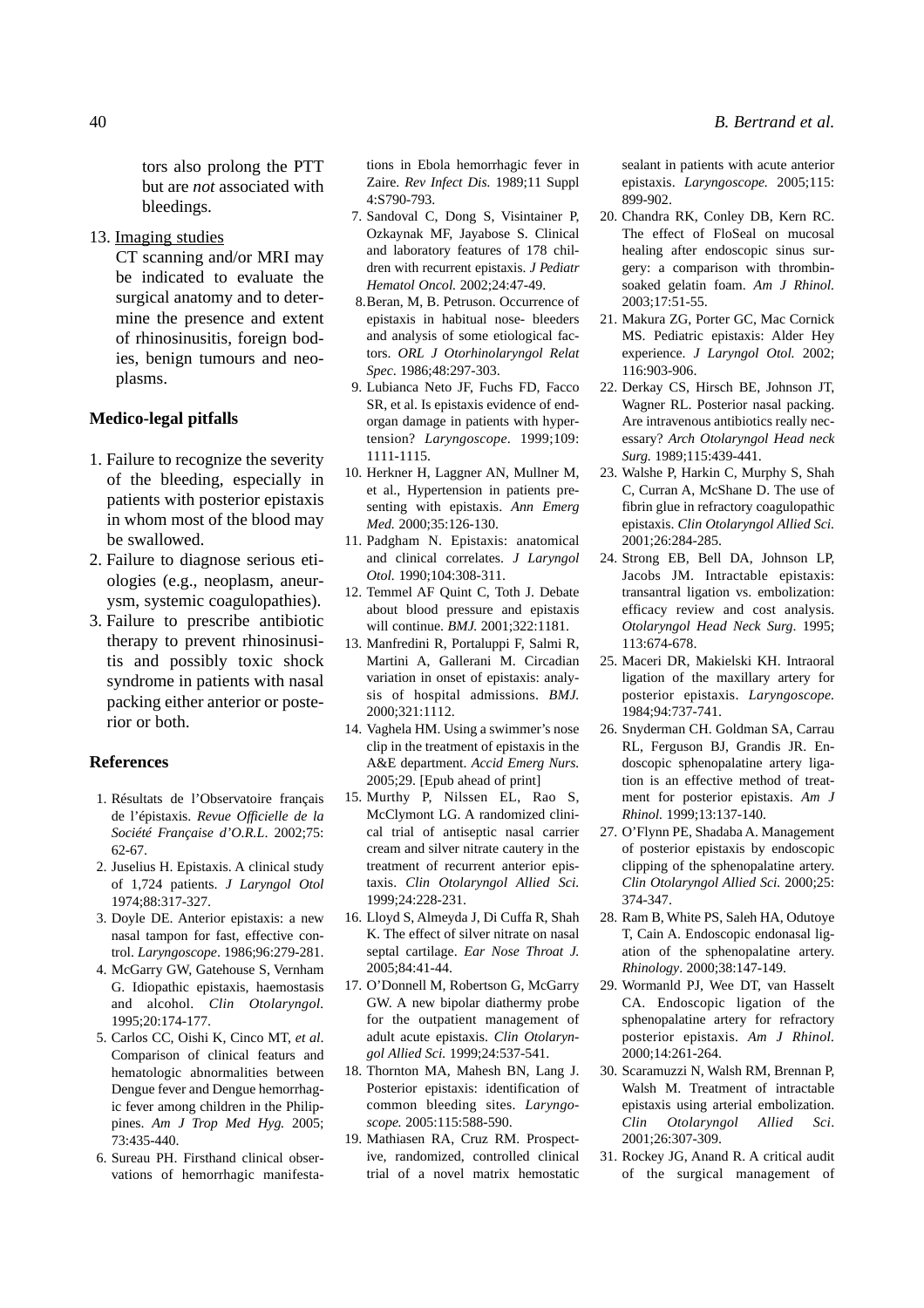intractable epistaxis using sphenopalatine artery ligation/ diathermy. *Rhinology.* 2002;40:147-149.

- 32. Woolford TJ, Jones NS. Endoscopic ligation of anterior ethmoidal artery in treatment of epistaxis. *J Laryngol Otol.* 2000;114:858-860.
- 33. Elahi MM, Parnes LS, Fox AJ, Pelz DM, Lee DH. Therapeutic Embolization in the Treatment of Intractable Epistaxis. *Arch Otolaryngol Head Neck Surg.* 1995;121:65-69.
- 34. Moreau S, De Rugy MG, Babin E, Courtheoux P, Valdazo A. Supraselective Embolization in Intractable Epistaxis: Review of 45 Cases. *Laryngoscope.* 1998;108:887-888.
- 35. Tseng EY, Narducci CA, Willing SJ, Sillers MJ. Angiographic embolization for epistaxis: a review of 114 cases. *Laryngoscope*. 1998;108:615- 659.
- 36. Romagnoli M, Marina R, Sordo L, Gaini RM. Indications for selective arterial embolization in the treatment of epistaxis. *Acta Otorhinolayngol Ital.* 2000;20:330-335.
- 37. Oguni T, Korogi Y, Yasunaga T, et al. Superselective embolization for intractable idiopathic epistaxis*. Br J Radiol*. 2000;73:1148-1153.
- 38. Lund VJ, Howard DJ. A treatment algorithm for the managemenbt of epistaxis in hereditary hemorrhagic telangiectasia. *Am J Rhinol.* 1999; 13:319-322.
- 39. Mahoney EJ, Shapshay SM. Nd-YAG laser photocoagulation for epistaxis associated with hereditary hemorrhagic telangiectasia. *Laryngoscope.* 2005;115:373-375.
- 40. Karapantzos I, Tsimpiris N, Goulis DG, Van Hoecke H, Van Cauwenberge P, Danielides V. Management of epistaxis in hereditary hemorrhagic telangiectasia by Nd:YAG laser and quality of life assessment using the HR-QoL questionnaire. Eur *Arch Otorhinolaryngol*. 2005;1. [Epub ahead of print]
- 41. Bergler W, Sadick H, Gotte K, Riedel F, Hormann K. Topical estrogens combined with argon plasma coagulation in the management of epistaxis in HHT. *Ann Otl Rhinol Laryngol.* 2002;111:222-228.
- 42. Farnan TB, Gallagher G, Scally CM. A novel treatment for patients with

hereditary haemorragic telengiectasia. *J Laryngol Otol*. 2002;116:849-850.

- 43. Hitchings AE, Lennox PA, Lund VJ, Howard DJ. The effect of treatment for epistaxis secondary to hereditary hemorrhagic telangiectasia. *Am J Rhinol.* 2005;19:75-78.
- 44. Woolford TJ, Loke D, Bateman ND. The use of a nasal obturator in hereditary haemorragic telangiectasia : an alternative to Young's procedure. *J Laryngol Otol.* 2002;116:455-456.
- 45. Jameson JJ, Cave DR. Hormonal and antihormonal therapy for epistaxis in hereditary hemorrhagic telangiectasia. *Laryngoscope.* 2004;114:705- 709.
- 46. Simmen D, Heinz B. Epistaxis strategy-experiences with the last 360 hospitalizations. *Laryngorhinootologie* 1998;77:100-106.
- 47. Goddard JC, Reiter ER. Inpatient management of epistaxis: outcomes and cost. *Otolaryngol Head Neck Surg.* 2005;132:707-712.
- 48. Moshaver A, Harris JR, Liu R, Diamond C, Seikaly H. Early operative intervention versus conventional treatment in epistaxis: randomized prospective trial. *J Otolaryngol.* 2004; 33:185-188.
- 49. Miller TR, Stevens ES, Orlandi RR. Economic analysis of the treatment of posterior epistaxis. *Am J Rhinol.* 2005;191:79-82.
- 50. Peele JC. Control of hemorrhage from the nose and throat. *Med Times.* 1958;86:1228-1237.
- 51. Peele JC. Further observations on the use of adrenosem salicylate in the control of hemorrhage from the nose and throat. *N C Med J*. 1956;17:98- 103.
- 52. Peele JC. Adrenosem in the control of hemorrhage from the nose and throat; a preliminary report. *AMA Arch Otolaryngol*. 1955;61:450-464.
- 53. Meunier A, Agostini J, Sultan A, Deligne. The antihemorrhagic qualities of dicynone. Its advantages in O. R. L. [in French]. *Ann Otolaryngol Chir Cervicofac.* 1966;83:446-451.
- 54. Vinayak BC, Birchall MA, Donovan B, Stafford ND. A randomized double-blind trial of glypressin in the management of acute epistaxis. *Rhinology*. 1993;31:131-134.
- 55. Bende M, Pipkorn U. Topical terli-

pressin (Glypressin) gel reduces nasal mucosal blood flow but leaves ongoing nose-bleeding unaffected. *Acta otolaryngol.* 1990;110:124-127.

- 56. White A, O'Reilly BF. Oral tranexamic acid in the manaement of epistaxis. *Clin Otolaryngol.* 1988;13:11-16.
- 57. Tibbelin A, Aust R, Bende M, *et al*. Effect of tranexamic acid gel in the treatment of epistaxis. *ORL J Otorhinolaryngol Relat Spec.* 1995;57:207- 209.
- 58. Viducich RA, Blanda MP, Gerson LW. Posterior epistaxis : clinical features and acute complications. *Ann Emerg Med.* 1995;25:592-596.
- 59. Barlow DW, Deleyiannis WB, Pinczower EF. Effectiveness of surgical management of epistaxis at a tertiary care center. *Laryngoscope.* 1997;107:21-24.

#### **Further readings**

- Anand VK. *Practical Endoscopic Sinus Surgery*. McGraw-Hill, Inc., New York; 1993.
- Bailey BJ. *Head & Neck Surgery Otolaryngology*. Lippincott, Philadelphia; 2001.
- King HC. *A Practical Guide to the Management of Nasal and Sinus Disorders*. Thieme Medical Publishers Inc., New York; 1993.
- Marks SC. *Nasal and Sinus Surgery*. Saunders, Philadelphia; 2000.
- Navarro JAC. *The Nasal Cavity and Paranasal Sinuses.* Springer-Verlag, Berlin; 2001.
- Abelson TI: Epistaxis. In: Schaefer SD, ed. *Rhinology and Sinus Disease*. 1st ed. Mosby, New York; 1998:43- 50.
- Emanuel JM: Epistaxis. In: Cummings CW, ed. *Otolaryngology-Head and Neck Surgery.* 3rd ed. Mosby, St. Louis; 1998:852-865.
- McQueen CT, DiRuggiero DC, Campbell JP, Shockley WW. Orbital osteology: a study of the surgical landmarks. *Laryngoscope.* 1995;105:783-788.

Prof. Bernard BERTRAND

ENT and HNS Dept.

Cliniques universitaires UCL de Mont-Godinne

avenue Thérasse, 1, B-5530 Yvoir, Belgium.

E-mail: bernard.bertrand@orlo.ucl.ac.be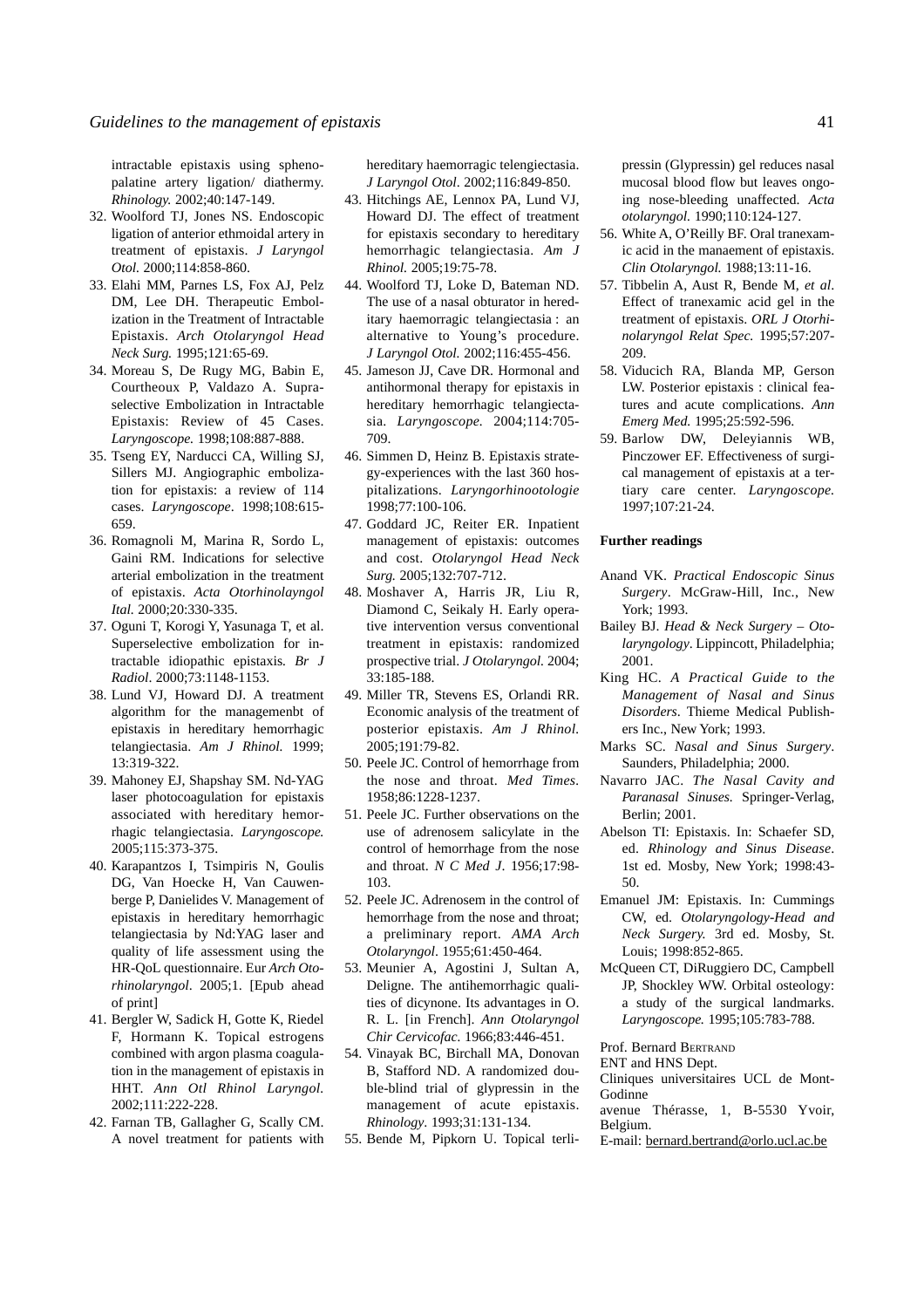## **CME questions**

- 1. The sphenopalatine artery enters the nose through the sphenopalatine foramen which is situated :
	- A 10 mm dorsally to a theoretical line drawn between both the posterior attachments of the superior and middle turbinates
	- B 10 mm dorsally to a theoretical line drawn between both the posterior attachments of the inferior and middle turbinates
	- C 30 mm dorsally to a theoretical line drawn between both the posterior attachments of the inferior and middle turbinates
	- D 2 mm 9 mm anterior to the optic canal
	- E on the lower third of the septal cartilage
- 2. Hereditary hemorrhagic telangiectasia is characterized by … except one
	- A autosomal dominant disease
	- B formation of telangiectasia and arteriovenous malformation
	- C high incidence of angiofibroma
	- D a lack of elastic or muscular tissue in the vessel
	- E multisystemic involvment
- 3. Endoscopic sphenopalatin artery ligation can be performed … except one
	- A for posterior epistaxis
	- B to ligate sphenopalatine artery
	- C to ligate ethmoid anterior artery
	- D after a mucosal incision on a line just posterior to the posterior attachments of the middle and lower turbinates
	- E under general anaestesia
- 4. Nasal packings require
	- A antihypertensive agents
	- B thrombine
	- C tranexamic acid
	- D mupirocin
	- E oral antibiotherapy
- 5. A 12 year old boy complaints of nasal obstruction and epistaxis. The demographics and symptoms are most typical of :
	- A Choanal polyp
	- B Cystic fibrosis
	- C Juvenile nasal angiofibroma
	- D Nasopharyngeal sarcoma
	- E Osler-Weber-Rendu disease
- 6. To determine which patients will have coagulopathy associated with epistaxis, the most complete and cost-effective method is :
	- A CBC, platelet count, and bleeding time
	- B platelet count
	- C bleeding time